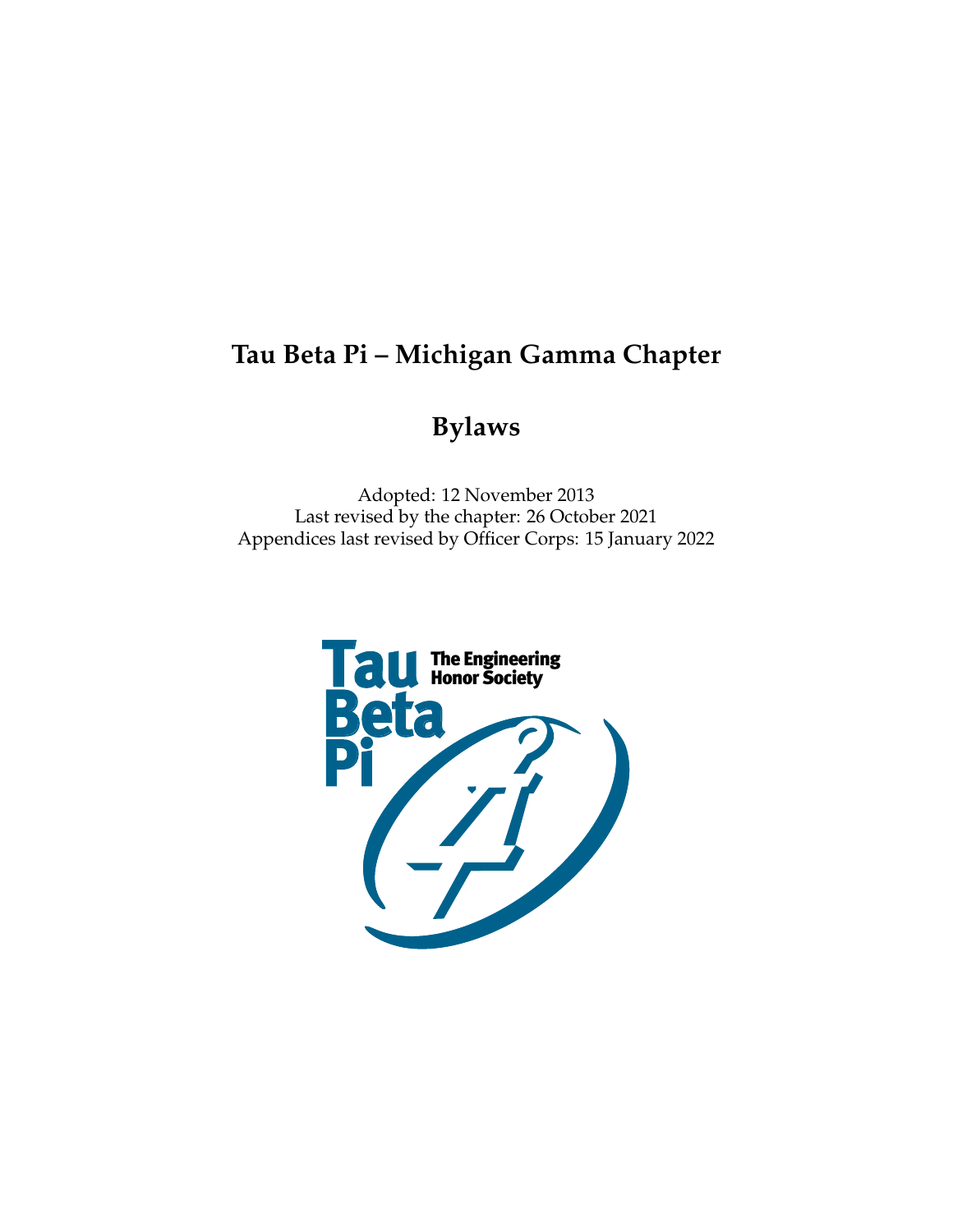### **Contents**

| I            |                | 1<br>Government<br>$\cdots$                                                                                                                                                                                                                                                                             |
|--------------|----------------|---------------------------------------------------------------------------------------------------------------------------------------------------------------------------------------------------------------------------------------------------------------------------------------------------------|
|              | I.1            | Chapter Officers<br>$\mathbf{1}$<br>$\mathbf{r}$ . The set of $\mathbf{r}$                                                                                                                                                                                                                              |
|              | L <sub>2</sub> |                                                                                                                                                                                                                                                                                                         |
|              |                | $\mathbf{1}$                                                                                                                                                                                                                                                                                            |
|              | I.3            | $\mathbf{1}$                                                                                                                                                                                                                                                                                            |
|              | I.4            | $\mathbf{1}$                                                                                                                                                                                                                                                                                            |
|              |                | Membership and Responsibilities<br>$\mathbf{1}$<br>I.4.a                                                                                                                                                                                                                                                |
|              |                | $\mathbf{1}$<br>I.4.a.i<br>Initiation Dues                                                                                                                                                                                                                                                              |
|              |                | Fund Administration<br>$\mathbf{1}$<br>I.4.a.ii                                                                                                                                                                                                                                                         |
|              |                | Creation of Ad Hoc Officer Positions<br>$\mathbf{1}$<br>I.4.a.iii                                                                                                                                                                                                                                       |
|              |                | $\overline{2}$<br>I.4.a.vii Creation of Chair Positions                                                                                                                                                                                                                                                 |
|              |                | $\overline{2}$<br>I.4.b                                                                                                                                                                                                                                                                                 |
|              |                | $\overline{2}$<br>I.4.b.i<br>Team Leads                                                                                                                                                                                                                                                                 |
|              |                | $\overline{2}$<br>I.4.b.ii<br>Purpose.                                                                                                                                                                                                                                                                  |
|              |                | $\overline{2}$<br>I.4.b.iii<br>Executive Committee.                                                                                                                                                                                                                                                     |
|              | I.5            | $\overline{2}$<br>Committees.                                                                                                                                                                                                                                                                           |
|              |                | $\overline{2}$<br>I.5.a                                                                                                                                                                                                                                                                                 |
|              |                | $\overline{2}$<br>Standing Committees<br>I.5.b                                                                                                                                                                                                                                                          |
|              |                | $\overline{2}$<br>I.5.c<br>Ad Hoc Committees                                                                                                                                                                                                                                                            |
|              |                | $\overline{2}$<br>I.5.c.i<br>Enumeration                                                                                                                                                                                                                                                                |
|              |                | 3<br>I.5.c.ii<br>Chair.                                                                                                                                                                                                                                                                                 |
|              |                | 3<br>I.5.c.iii<br>Membership                                                                                                                                                                                                                                                                            |
|              |                | 3<br>I.5.c.iv<br>Duration                                                                                                                                                                                                                                                                               |
|              | I.6            | 3<br>Chairs                                                                                                                                                                                                                                                                                             |
|              |                | <b>Contract Contract Contract Contract Contract Contract Contract Contract Contract Contract Contract Contract Contract Contract Contract Contract Contract Contract Contract Contract Contract Contract Contract Contract Contr</b><br>3                                                               |
|              |                | I.6.a<br>Purpose<br>and the contract of the contract of                                                                                                                                                                                                                                                 |
|              |                | 3<br>I.6.b<br>Creation<br>$\mathbf{r}$ . The contract of the contract of the contract of the contract of the contract of the contract of the contract of the contract of the contract of the contract of the contract of the contract of the contract of th                                             |
|              |                | 3<br>I.6.c<br>Dissolution and Removal.<br>and the contract of the contract of the contract of the contract of the contract of the contract of the contract of the contract of the contract of the contract of the contract of the contract of the contract of the contra                                |
|              | I.7            | 3<br>Terms of Office.<br>and a straightful contract and a straight<br>$\mathbf{r}$ . The contract of the contract of the contract of the contract of the contract of the contract of the contract of the contract of the contract of the contract of the contract of the contract of the contract of th |
| $\mathbf{H}$ |                | 3<br><b>Election of Officers.</b>                                                                                                                                                                                                                                                                       |
|              | II.1           | 3                                                                                                                                                                                                                                                                                                       |
|              | II.2           | $\overline{4}$                                                                                                                                                                                                                                                                                          |
|              |                | II.2.a Inactive Members<br>4                                                                                                                                                                                                                                                                            |
|              |                | 4                                                                                                                                                                                                                                                                                                       |
|              | II.3           | 4                                                                                                                                                                                                                                                                                                       |
|              | II.4           | $\overline{4}$                                                                                                                                                                                                                                                                                          |
|              | II.5           | $\overline{4}$                                                                                                                                                                                                                                                                                          |
|              | II.6           | 4                                                                                                                                                                                                                                                                                                       |
|              | II.7           | 4                                                                                                                                                                                                                                                                                                       |
|              | II.8           | 5                                                                                                                                                                                                                                                                                                       |
|              | II.9           | $\mathbf 5$                                                                                                                                                                                                                                                                                             |
|              | II.10          | 5<br><b>Vacant Offices</b><br>the contract of the contract of the contract of the contract of the contract of                                                                                                                                                                                           |
| Ш            |                | 5<br><b>Election of Advisors</b><br>a construction of the construction of the construction of the construction of the construction of the construction of the construction of the construction of the construction of the construction of the construction of the                                       |
|              | III.1          | 5<br>Election Meeting, Quorum, Eligibility, and Nominations                                                                                                                                                                                                                                             |
|              | III.2          | 5                                                                                                                                                                                                                                                                                                       |
|              | III.3          | 5                                                                                                                                                                                                                                                                                                       |
|              |                | 5                                                                                                                                                                                                                                                                                                       |
|              | III.4          |                                                                                                                                                                                                                                                                                                         |
|              | III.5          | 6                                                                                                                                                                                                                                                                                                       |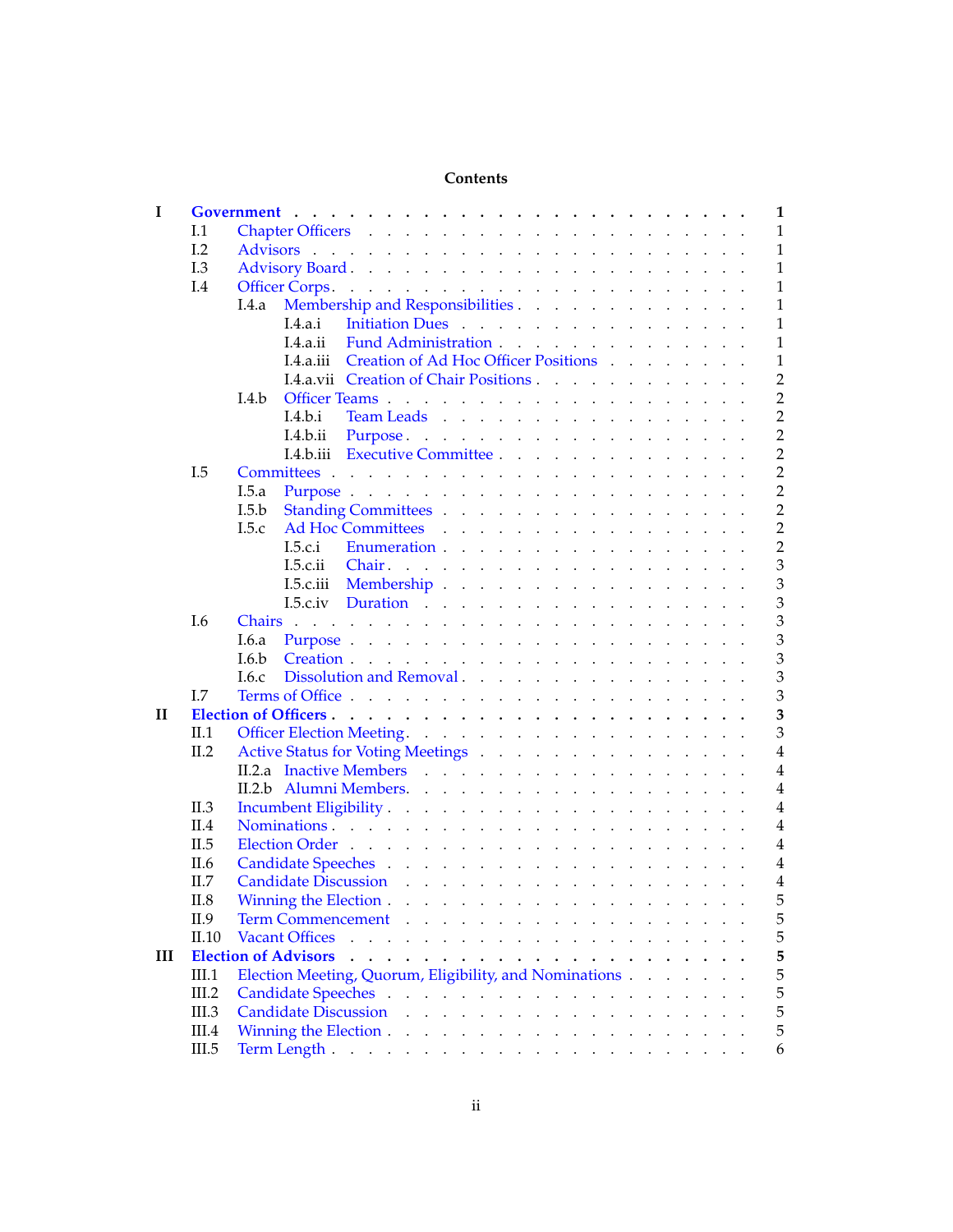|                         | III.6           |                                                                                                                                                                                                                                                  | 6              |
|-------------------------|-----------------|--------------------------------------------------------------------------------------------------------------------------------------------------------------------------------------------------------------------------------------------------|----------------|
| IV                      |                 | Appointment of Officers and Chairs                                                                                                                                                                                                               | $6\phantom{1}$ |
|                         | IV.1            |                                                                                                                                                                                                                                                  | 6              |
|                         | IV.2            |                                                                                                                                                                                                                                                  | 6              |
|                         | IV.3            |                                                                                                                                                                                                                                                  | $\overline{7}$ |
|                         | IV.4            | K-12 Outreach Officer Appointment                                                                                                                                                                                                                | $\overline{7}$ |
|                         | IV.5            |                                                                                                                                                                                                                                                  | 8              |
|                         | IV.6            | Chair Appointment<br>The Chair Appointment<br>The Chair Appointment<br>The Chair Appointment<br>The Chair Appointment<br>The Chair Appointment<br>The Chair Appointment<br>The Chair Appointment<br>The Chair Appointment<br>The Chair Appointme | 8              |
| v                       | <b>Meetings</b> | . The contract of the contract of the contract of the contract of the contract of the contract of the contract of the contract of the contract of the contract of the contract of the contract of the contract of the contrac                    | $\bf 8$        |
|                         | V <sub>1</sub>  |                                                                                                                                                                                                                                                  | 8              |
|                         | V <sub>12</sub> |                                                                                                                                                                                                                                                  | 8              |
|                         | V <sub>0</sub>  |                                                                                                                                                                                                                                                  | 8              |
|                         | V <sub>4</sub>  | Special Meetings (Alberta Alberta Alberta Alberta Alberta Alberta Alberta Alberta Alberta Alberta Alberta Alberta Alberta Alberta Alberta Alberta Alberta Alberta Alberta Alberta Alberta Alberta Alberta Alberta Alberta Albe                   | 9              |
| VI                      |                 |                                                                                                                                                                                                                                                  | 9              |
|                         | VL1             |                                                                                                                                                                                                                                                  | 9              |
|                         | VI.2            | Alumni and Eminent Engineer Candidates<br>10                                                                                                                                                                                                     |                |
|                         |                 | 10                                                                                                                                                                                                                                               |                |
|                         |                 | VII.1 Record Maintenance and Transition<br>10                                                                                                                                                                                                    |                |
|                         |                 | 11                                                                                                                                                                                                                                               |                |
|                         |                 | 11                                                                                                                                                                                                                                               |                |
|                         |                 | 11                                                                                                                                                                                                                                               |                |
|                         |                 | 11                                                                                                                                                                                                                                               |                |
|                         |                 | 11                                                                                                                                                                                                                                               |                |
|                         |                 | 12                                                                                                                                                                                                                                               |                |
|                         |                 | 12                                                                                                                                                                                                                                               |                |
|                         |                 | 12                                                                                                                                                                                                                                               |                |
|                         |                 | 12                                                                                                                                                                                                                                               |                |
| $\mathbf{I} \mathbf{X}$ |                 | 12                                                                                                                                                                                                                                               |                |
|                         | IX.1            | 12                                                                                                                                                                                                                                               |                |
|                         | IX.2            | 12                                                                                                                                                                                                                                               |                |
|                         | IX.3            | 13                                                                                                                                                                                                                                               |                |
| A                       |                 | Undergraduate Electee Requirements<br>13                                                                                                                                                                                                         |                |
|                         | A.1             | 13                                                                                                                                                                                                                                               |                |
|                         | A.2             | 13                                                                                                                                                                                                                                               |                |
|                         | A.3             | 13                                                                                                                                                                                                                                               |                |
|                         | A.4<br>A.5      | 13<br>13                                                                                                                                                                                                                                         |                |
|                         |                 | 13<br>A.6 Career Fair                                                                                                                                                                                                                            |                |
|                         | A.7             | 13                                                                                                                                                                                                                                               |                |
|                         | A.8             | 14                                                                                                                                                                                                                                               |                |
|                         | A.9             | 14                                                                                                                                                                                                                                               |                |
|                         | A.10            | 14                                                                                                                                                                                                                                               |                |
|                         | A.11            | 14                                                                                                                                                                                                                                               |                |
|                         | A.12            | 14                                                                                                                                                                                                                                               |                |
|                         | A.13            | 14                                                                                                                                                                                                                                               |                |
|                         | A.14            | 14                                                                                                                                                                                                                                               |                |
|                         | A.15            | 14                                                                                                                                                                                                                                               |                |
|                         |                 |                                                                                                                                                                                                                                                  |                |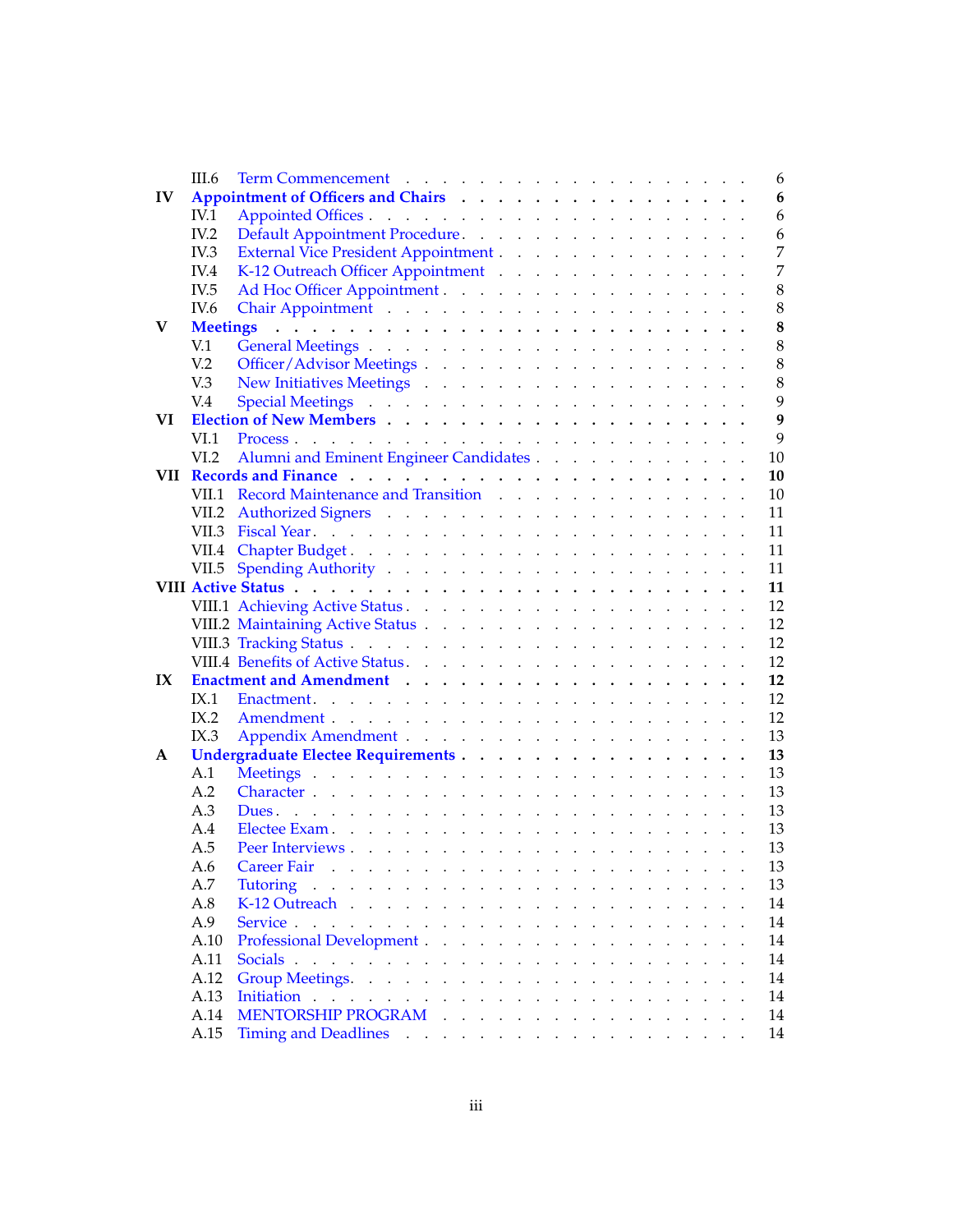| B |             | 15                                                                                                                                                                                                                                   |
|---|-------------|--------------------------------------------------------------------------------------------------------------------------------------------------------------------------------------------------------------------------------------|
|   |             | Graduate Electee Requirements<br>B.1 Meetings<br>15                                                                                                                                                                                  |
|   | B.2         | 15                                                                                                                                                                                                                                   |
|   | B.3         | 15                                                                                                                                                                                                                                   |
|   | B.4         | 15                                                                                                                                                                                                                                   |
|   | B.5         | 15                                                                                                                                                                                                                                   |
|   | <b>B.6</b>  | 15                                                                                                                                                                                                                                   |
|   | B.7         | 15                                                                                                                                                                                                                                   |
|   | B.8         | 15                                                                                                                                                                                                                                   |
|   | <b>B.9</b>  | 16                                                                                                                                                                                                                                   |
|   | <b>B.10</b> | Timing and Deadlines and Library and Library and Library and Library and Library and Library and Library and Library and Library and Library and Library and Library and Library and Library and Library and Library and Libra<br>16 |
| C |             | 16                                                                                                                                                                                                                                   |
|   | C.1         | Scope distribution of the state of the state of the state of the state of the state of the state of the state of the state of the state of the state of the state of the state of the state of the state of the state of the s<br>16 |
|   | C.2         | Chapter Involvement.<br>16                                                                                                                                                                                                           |
|   | C.3         | 16                                                                                                                                                                                                                                   |
|   | C.4         | 16                                                                                                                                                                                                                                   |
|   | C.5         | 16                                                                                                                                                                                                                                   |
|   | C.6         | 16                                                                                                                                                                                                                                   |
|   | C.7         | 16                                                                                                                                                                                                                                   |
|   | C.8         | MENTORSHIP PROGRAM<br>17                                                                                                                                                                                                             |
|   | C.9         | 17                                                                                                                                                                                                                                   |
| D |             | Distinguished Active Status Guidelines<br>17                                                                                                                                                                                         |
|   | D.1         | 17                                                                                                                                                                                                                                   |
|   |             | 17                                                                                                                                                                                                                                   |
|   |             | 17                                                                                                                                                                                                                                   |
|   |             | 17                                                                                                                                                                                                                                   |
|   |             | D.1.c Voting Meeting Attendance<br>D.1.d Meeting Attendance.<br>17                                                                                                                                                                   |
|   |             | 17                                                                                                                                                                                                                                   |
|   |             | 17                                                                                                                                                                                                                                   |
|   |             | D.1.f Socials and Professional Development<br>17                                                                                                                                                                                     |
|   |             | 18                                                                                                                                                                                                                                   |
|   | D.2         | Attaining DA during Initiation Semester.                                                                                                                                                                                             |
|   |             | 18                                                                                                                                                                                                                                   |
|   |             | 18                                                                                                                                                                                                                                   |
|   |             | 18                                                                                                                                                                                                                                   |
|   |             | 18                                                                                                                                                                                                                                   |
|   |             | D.2.e MENTORSHIP PROGRAM<br>18                                                                                                                                                                                                       |
|   | D.3         | National Convention Distinguished Active Status<br>18                                                                                                                                                                                |
|   | D.4         | 18<br>Gift                                                                                                                                                                                                                           |
|   |             | 18                                                                                                                                                                                                                                   |
|   |             | 18                                                                                                                                                                                                                                   |
|   |             | 18                                                                                                                                                                                                                                   |
|   | D.5         | Timing and Deadlines to Achieve Status<br>18                                                                                                                                                                                         |
|   | D.6         | 18                                                                                                                                                                                                                                   |
|   | D.7         | 19                                                                                                                                                                                                                                   |
| E |             | Prestigious Active Status Guidelines<br>19                                                                                                                                                                                           |
|   | E.1         | 19                                                                                                                                                                                                                                   |
|   |             | 19                                                                                                                                                                                                                                   |
|   |             | 19                                                                                                                                                                                                                                   |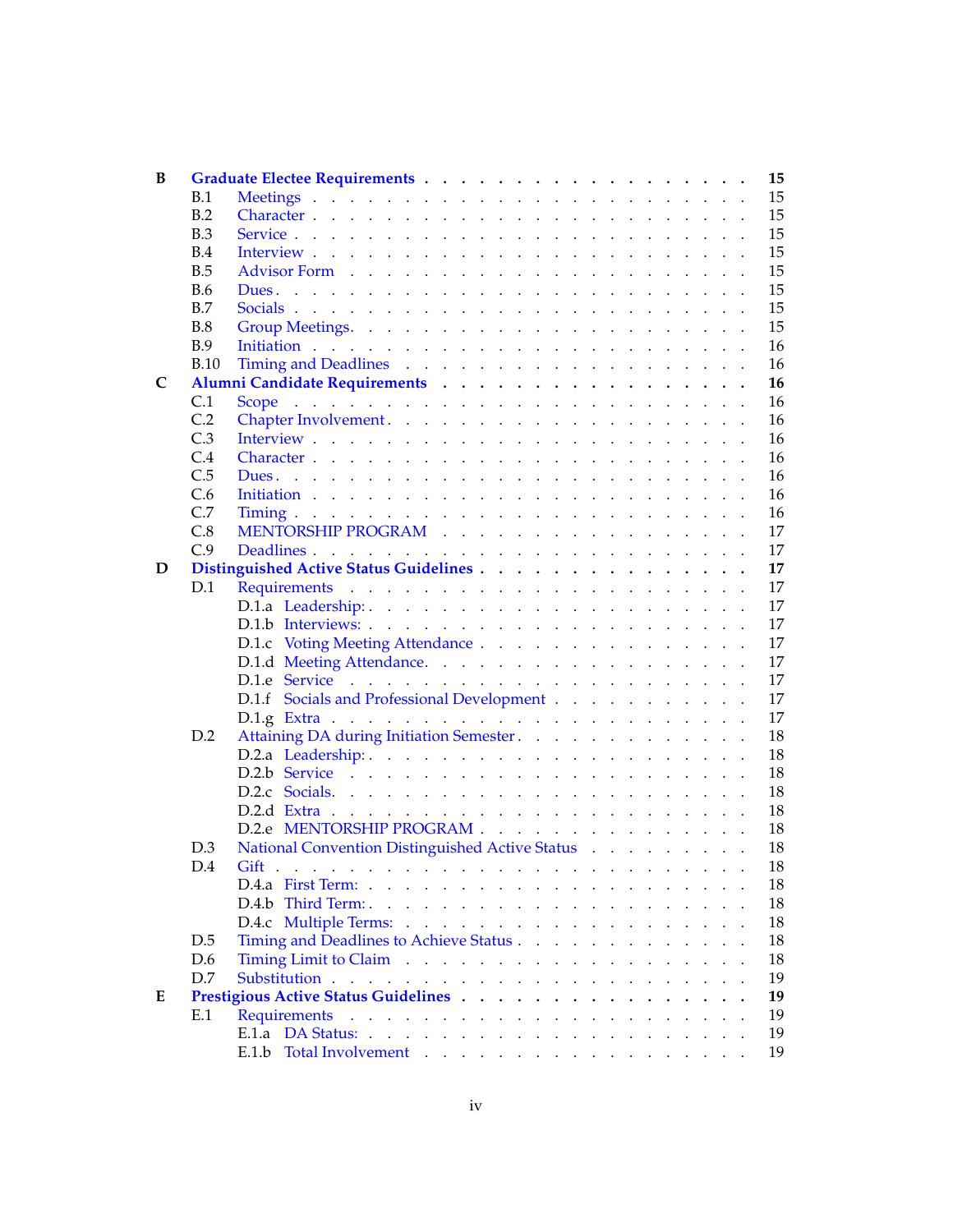|   | E.2             | 19                                                          |
|---|-----------------|-------------------------------------------------------------|
|   | E.3             | 19                                                          |
|   | E.4             | Attaining PA during Initiation Semester<br>19               |
|   | E.5             | 19                                                          |
| F |                 | Officer Requirements and Descriptions<br>19                 |
|   | F <sub>1</sub>  | 20                                                          |
|   |                 | 20                                                          |
|   |                 | 20                                                          |
|   |                 | F.1.c<br>20                                                 |
|   |                 | F.1.d<br>20                                                 |
|   |                 | Graduate Student Vice President<br>20<br>F.1.e              |
|   |                 | F.1.f<br>21                                                 |
|   | E <sub>12</sub> | 21                                                          |
|   |                 | 21<br>F.2.a<br>Service Coordinator.                         |
|   |                 | F.2.b K-12 Outreach Officers.<br>21                         |
|   |                 | The Campus Outreach Officer<br>F.2.c<br>21                  |
|   |                 | 21                                                          |
|   |                 | F.2.e Professional Development Officer.<br>21               |
|   | F <sub>.3</sub> | 21                                                          |
|   |                 | 21<br>F.3.a                                                 |
|   |                 | 22                                                          |
|   |                 | 22                                                          |
|   |                 | F.3.d Membership Officer.<br>22                             |
|   | F <sub>4</sub>  | 22                                                          |
| G |                 | 22                                                          |
|   | G.1             | 22                                                          |
|   | G.2             | 22                                                          |
|   |                 | 22<br>G.2.a Professional Development Committee              |
|   |                 | 22                                                          |
|   |                 | G.2.c Group Leaders Committee<br>22                         |
|   |                 | 23<br>G.2.d Diversity Inclusion & Equity Steering Committee |
|   | G.3             | 23                                                          |
| H | Chairs. .       | 23                                                          |
|   | H.1             | 23                                                          |
|   |                 | 23                                                          |
|   |                 | 23                                                          |
|   |                 | 23                                                          |
|   |                 | 23                                                          |
|   |                 | H.1.e Alumni Relations Chair<br>23                          |
|   |                 | H.1.f Graduate Student Activities Chair<br>23               |
|   |                 | 24                                                          |
|   |                 | 24                                                          |
|   |                 | H.1.i New Initiatives Chair<br>24                           |
|   |                 | 24                                                          |
|   |                 |                                                             |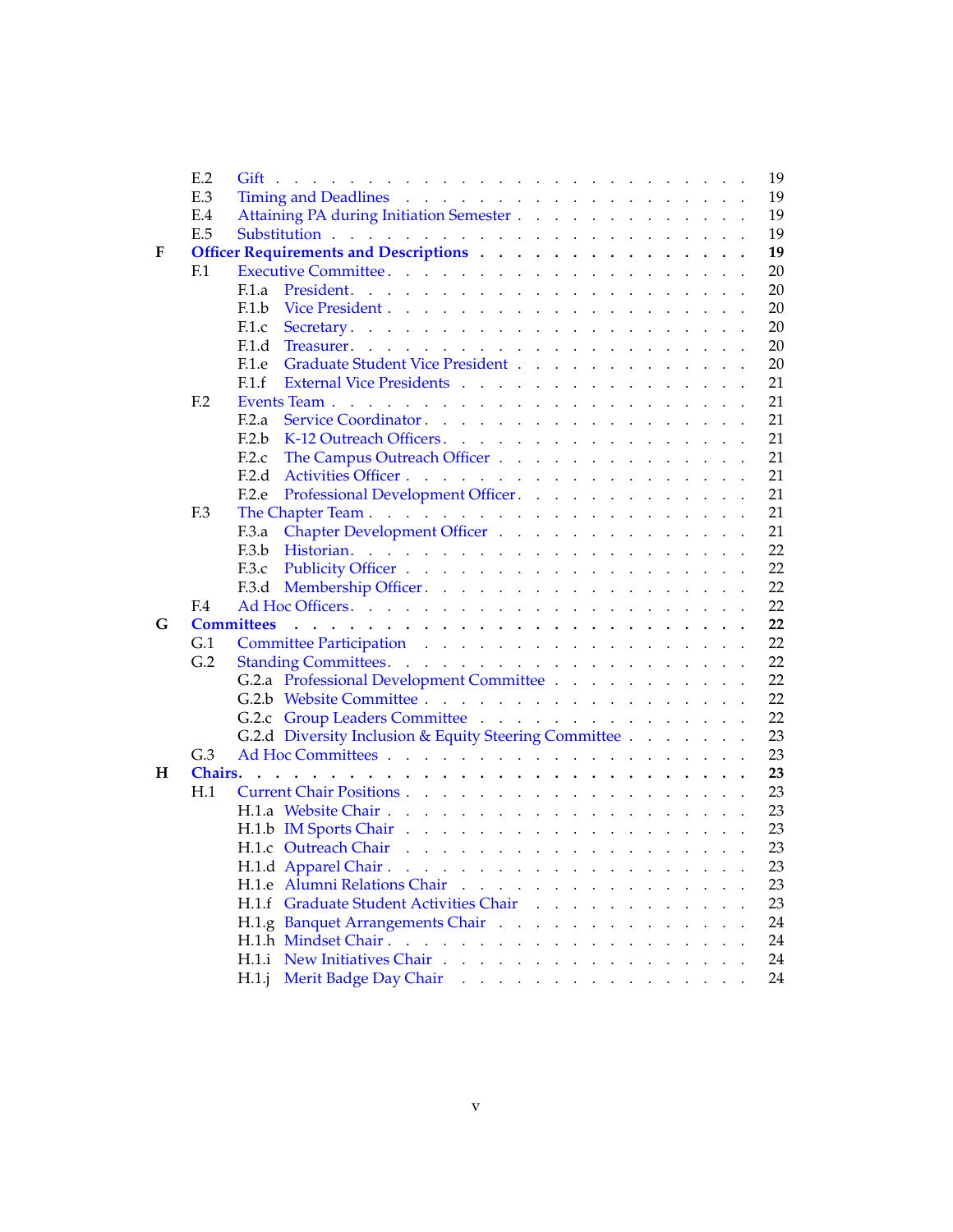### **Bylaw I Government**

<span id="page-5-1"></span><span id="page-5-0"></span>SECTION I.1. CHAPTER OFFICERS The officers of this chapter are President, Vice President, Corresponding Secretary/Recording Secretary/Cataloguer (hereafter referred to as Secretary), Treasurer, two External Vice Presidents, Service Coordinator, Professional Development Officer, Activities Officer, Graduate Student Coordinator, Chapter Development Officer, two K-12 Outreach Officers, Campus Outreach Officer, Membership Officer, Historian, Publicity Officer, and all ad hoc officers listed in Appendix [F.4.](#page-26-3) All officers must be members. In addition to the duties specified in the [Tau Beta Pi Association Bylaws 5.03,](http://www.tbp.org/off/ConstBylaw.pdf) the duties described in Appendix  $\overline{F}$  $\overline{F}$  $\overline{F}$  are required of the officers.

<span id="page-5-2"></span>SECTION I.2. ADVISORS The chapter must maintain a minimum of four advisors, as stipulated in [C-VI,7](http://www.tbp.org/off/ConstBylaw.pdf) of the Constitution of the Tau Beta Pi Association. An advisor must be an initiated member of Tau Beta Pi. Additionally, advisors must be a faculty member, a national official, an alumni of MI-Γ with appropriate chapter experience, a graduate student with appropriate chapter experience, or a former chapter president. One of the the advisors must serve as the chapter's Chief Advisor. This advisor will be selected by the advisors biannually for a two year term. The advisors are responsible for ensuring chapter continuity.

<span id="page-5-3"></span>SECTION I.3. ADVISORY BOARD The Advisory Board is composed of the Executive Committee and the Chapter Advisors. The Treasurer and Graduate Student Vice President serve as non-voting members of the Advisory Board. The voting advisors for the Advisory Board are the Chief Advisor and the three most senior advisors.

- (a) Seniority is measured as time spent in the current advisor term.
- (b) In the event of a tie affecting determination of voting advisors, the President will determine the voting advisor(s) from among those tied by a suitably random method before the first contested vote of the semester.

<span id="page-5-4"></span>SECTION I.4. OFFICER CORPS

- <span id="page-5-8"></span><span id="page-5-7"></span><span id="page-5-6"></span><span id="page-5-5"></span>(a) MEMBERSHIP AND RESPONSIBILITIES The Officer Corps consists of the officers and advisors of the Chapter, and any other persons deemed necessary by the officers. The officer corps:
	- (i) Sets the level of initiation dues.
	- (ii) Administers funds available for Tau Beta Pi scholarships according to procedures established in writing by the officer corps, unless a different method of administration is specified for the funds.
	- (iii) May, with Advisory Board approval, create ad hoc officer positions. These positions:
		- 1. Must be listed in Appendix [F.4.](#page-26-3)
		- 2. May be placed on a new or existing Team (see Section [I.4.b\)](#page-6-1).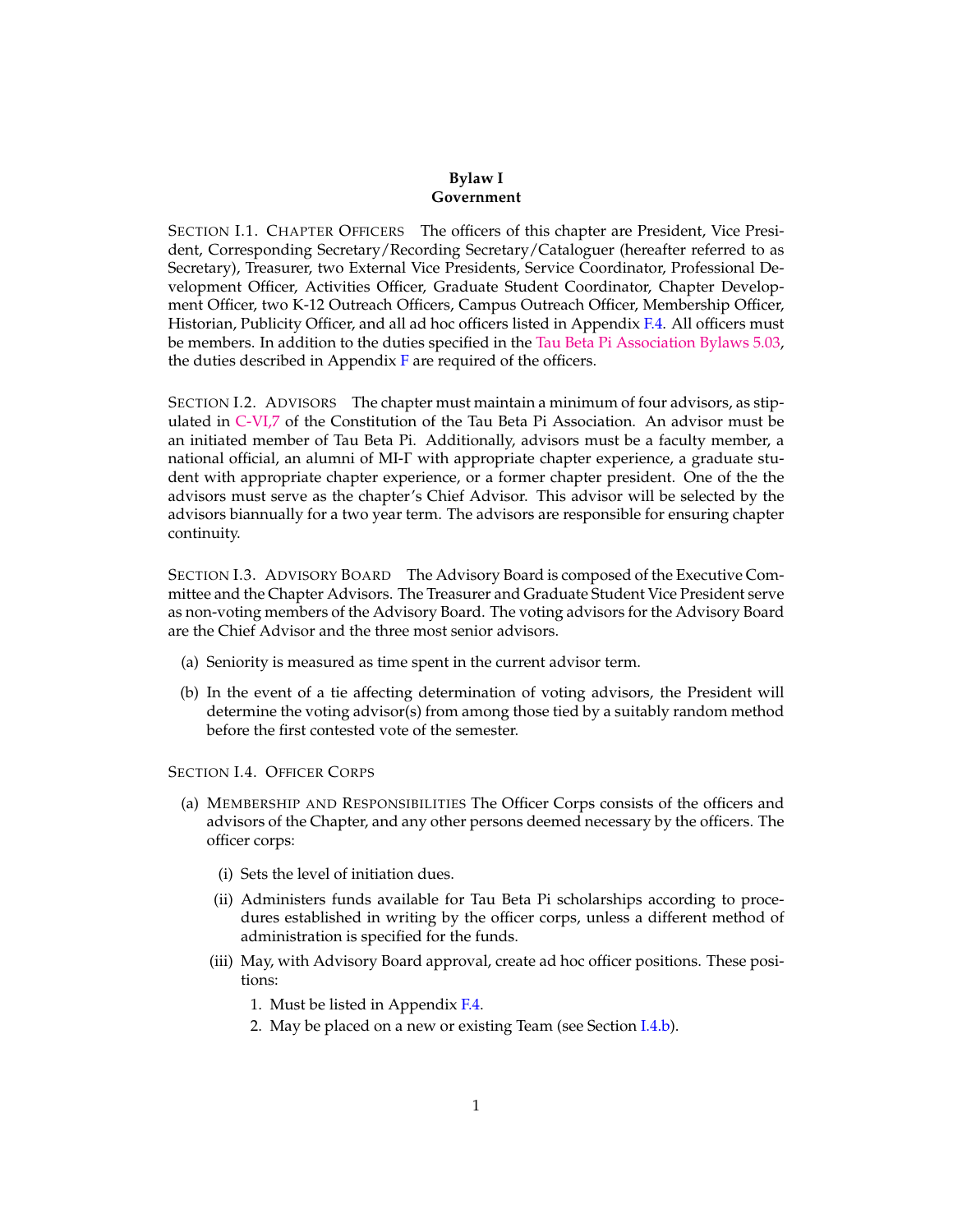- 3. May only last for two academic terms, after which time they must be approved by the general body. This can be either as a permanent officer position, or as an extension of the ad hoc position. An extension of the ad hoc position requires a simple majority vote of the general body, and may not be for longer than another two terms. An officer position may not exist in an ad hoc state for more than four consecutive terms. Any ad hoc position that has existed for four consecutive terms cannot be recreated as ad hoc without a gap of at least two terms.
- <span id="page-6-0"></span>(vii) May create Chair positions as needed. These positions:
	- 1. Must be listed in Appendix [H.](#page-27-2)
	- 2. May be placed on an Officer Team (see Section [I.4.b\)](#page-6-1).
- <span id="page-6-3"></span><span id="page-6-2"></span><span id="page-6-1"></span>(b) OFFICER TEAMS The officer corps is organized into teams. These teams are the Executive Committee, Professional Development Team, Events Team, and Chapter Team. The lead and membership of each team is defined in Appendix [F.](#page-23-8)
	- (i) TEAM LEADS Team Leads are responsible for the oversight and coordination of the team and for ensuring that team members tasks are completed. Team members retain responsibility for how their tasks should be completed. Team Leads are additionally responsible for serving as mentors for their team members when necessary.
	- (ii) PURPOSE Teams are intended to assist the President in overseeing the officers, to create additional opportunities for leadership growth, and to help facilitate mentoring of newer officers. They are not intended to segment the decision making of the officer corps, and as such most communication and discussion should happen amongst the entire officer corps.
	- (iii) EXECUTIVE COMMITTEE In addition to the individual responsibilities of the constituent officers, the Executive Committee is collectively responsible for setting the semester calendar and for designating the Convention Delegate (fall term).

### <span id="page-6-5"></span><span id="page-6-4"></span>SECTION I.5. COMMITTEES

- <span id="page-6-6"></span>(a) PURPOSE Committees are intended to facilitate additional chapter activity and provide members additional involvement opportunities. Committee function and schedule will be determined by the chair, with input from the committee members. Committees are distinct from Teams in that Teams are comprised of officers with similar but distinct responsibilities, while committees are open to any member, per their selection procedures, and are, in general, geared toward a more focused task.
- <span id="page-6-7"></span>(b) STANDING COMMITTEES The standing committees are the Professional Development Committee, Website Committee, Book Swap Committee, K-12 Outreach Committee, and Group Leaders Committee. The membership and duties of each are listed in Appendix [G.2.](#page-26-6)
- <span id="page-6-9"></span><span id="page-6-8"></span>(c) AD HOC COMMITTEES In addition to the standing committees, the officer corps, with Advisory Board approval, may create ad hoc committees. These committees:
	- (i) Must be listed in Appendix  $G.3$ .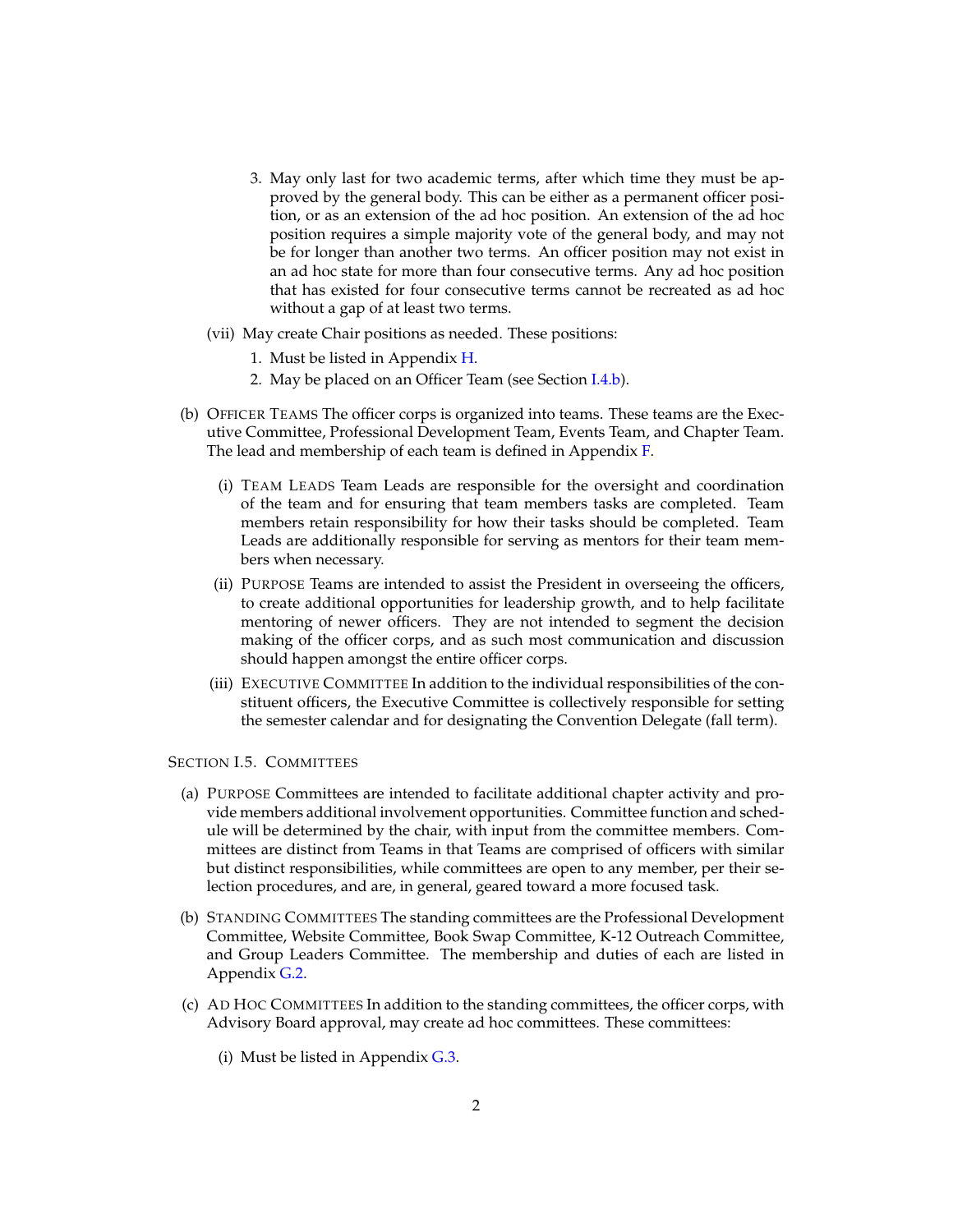- <span id="page-7-0"></span>(ii) May be chaired by an officer or another active member, as selected by the officer corps.
- <span id="page-7-1"></span>(iii) Will be composed of members on a volunteer basis. (In the event of detrimental participation and at the recommendation of the committee chair, the officer corps may remove a member of the committee Members so removed may make an appeal to the Advisory Board, who may reverse the removal by a  $\frac{5}{7}$  vote.)
- <span id="page-7-2"></span>(iv) May exist for a maximum of two years, after which time they must be approved by the general body. This can be either as a permanent committee, or as an extension of the ad hoc committee. An extension of the ad hoc committee requires a simple majority vote of the body, and may not be for longer than another year. A committee may not exist as ad hoc for more than three years. Any ad hoc committee that has existed for three years cannot be recreated as ad hoc without a gap of at least one year.

#### <span id="page-7-3"></span>SECTION I.6. CHAIRS

- <span id="page-7-4"></span>(a) PURPOSE Chair positions are intended to be single-purpose leadership roles within the chapter. They are intended to facilitate additional leadership opportunity within the organization, as well as to allow smaller and/or more specific tasks to be carried out by someone not necessarily an officer.
- <span id="page-7-5"></span>(b) CREATION Chair positions may be created by the officer corps or the general membership at any time by a simple majority vote at any time. Chair positions may exist for any length of time, though chairs should be appointed at least semesterly.
- <span id="page-7-6"></span>(c) DISSOLUTION AND REMOVAL Chair positions may be removed at any time by a 2/3 vote of the officers. Additionally, persons serving as chairs may be removed from their position by a majority vote of the officers.

<span id="page-7-7"></span>SECTION I.7. TERMS OF OFFICE The officers of this chapter hold office for one semester except for the External Vice Presidents, one K-12 Outreach Officer, and Treasurer, whose terms are one calendar year, and the Secretary, the remaining K-12 Outreach Officer, and Professional Development Officer, whose term is one academic year. Ad hoc officer positions specified in Appendix [F.4.](#page-26-3) will have terms of one semester, unless otherwise specified. Advisor terms are decided as part of the advisor election procedure, as described in Bylaw [III.5.](#page-9-7)

### **Bylaw II Election of Officers**

<span id="page-7-10"></span><span id="page-7-9"></span><span id="page-7-8"></span>SECTION II.1. OFFICER ELECTION MEETING Officers (with the exception of those listed in Bylaw [IV.1\)](#page-10-2) are elected at the election of officers meeting scheduled between the second election of candidates meeting and the formal initiation ceremony each semester. Electees and active members are eligible to vote and run for office. Quorum for such a meeting is defined in Bylaw 5.07 of the Association.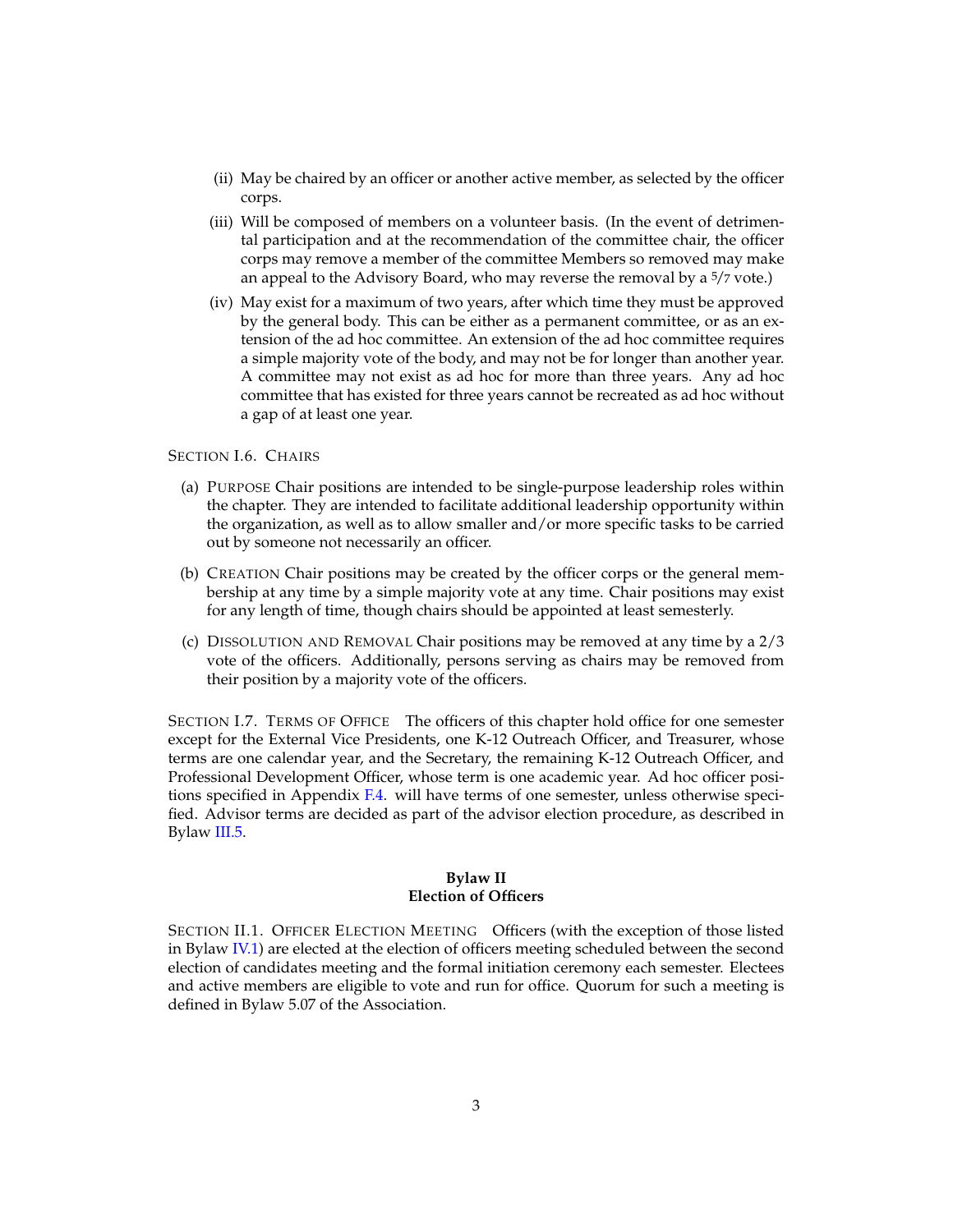SECTION II.2. ACTIVE STATUS FOR VOTING MEETINGS At the beginning of the official business of an election meeting:

- <span id="page-8-0"></span>(a) The Advisory Board may deactivate any member as specified in the [Tau Beta Pi Asso](http://www.tbp.org/off/ConstBylaw.pdf)[ciation Bylaws Section 6.06;](http://www.tbp.org/off/ConstBylaw.pdf) criteria include non-attendance at that meeting. Unless otherwise specified by the Advisory Board, members so deactivated are automatically reactivated at the end of the meeting, or upon entering the meeting.
- <span id="page-8-1"></span>(b) Alumni members present, including those on the Advisory Board, may apply for active status.

<span id="page-8-2"></span>SECTION II.3. INCUMBENT ELIGIBILITY Any officer is eligible for election or re-election to any available office. An individual may only serve as the President for a total of two semesters.

<span id="page-8-3"></span>SECTION II.4. NOMINATIONS Nomination of officers can be made from the floor at the time of the election. Additionally, written nominations may be presented to the current officers prior to the elections and announced at the beginning of the election meeting.

<span id="page-8-4"></span>SECTION II.5. ELECTION ORDER The order of election must begin with President, Vice President, Graduate Student Vice President, Secretary (Winter term), and Treasurer (Fall term). After these elections, the default order is first the election of all remaining Team Leads, in the order presented in Appendix  $F$ , and then the remaining elected offices, again in the order presented in Appendix [F.](#page-23-8) Following the four listed positions, the remaining order can be changed from the default by motion from the floor; however, a Team Lead must be elected prior to anyone else on that Team.

<span id="page-8-5"></span>SECTION II.6. CANDIDATE SPEECHES Each nominee to a contested office can give a speech to, and answer questions from, the general assembly but other contestants for the office will not hear either. All nominees are limited to 2.5 minutes (up to 1.5 for speech) except those for President, Vice President and Graduate Student Vice President for whom the time limit is 5 minutes (up to 3 for speech), and the remaining Team Leads for whom the time limit is 3.5 minutes (up to 2 for speech). These limits may be extended for any office by motion from the floor, provided that the extension affect each candidate equally. Remote or proxy speeches are allowed, provided that the officers have been notified at least 24 hours before the start of the meeting of a candidate's desire to provide such a speech. Proxies may not take questions on behalf of a candidate.

<span id="page-8-7"></span><span id="page-8-6"></span>SECTION II.7. CANDIDATE DISCUSSION Following all speeches for an office, the assembly of present and voting members, excluding the outgoing President, will engage in discussion concerning the candidates. Following his/her election, the incoming President may not take part in the discussion of the candidates. Incoming Team Leads may not take part in the discussion of candidates for positions on their respective Teams. This discussion must remain strictly confidential and is limited to matters pertaining to an individual's ability to successfully carry out the responsibilities of the office.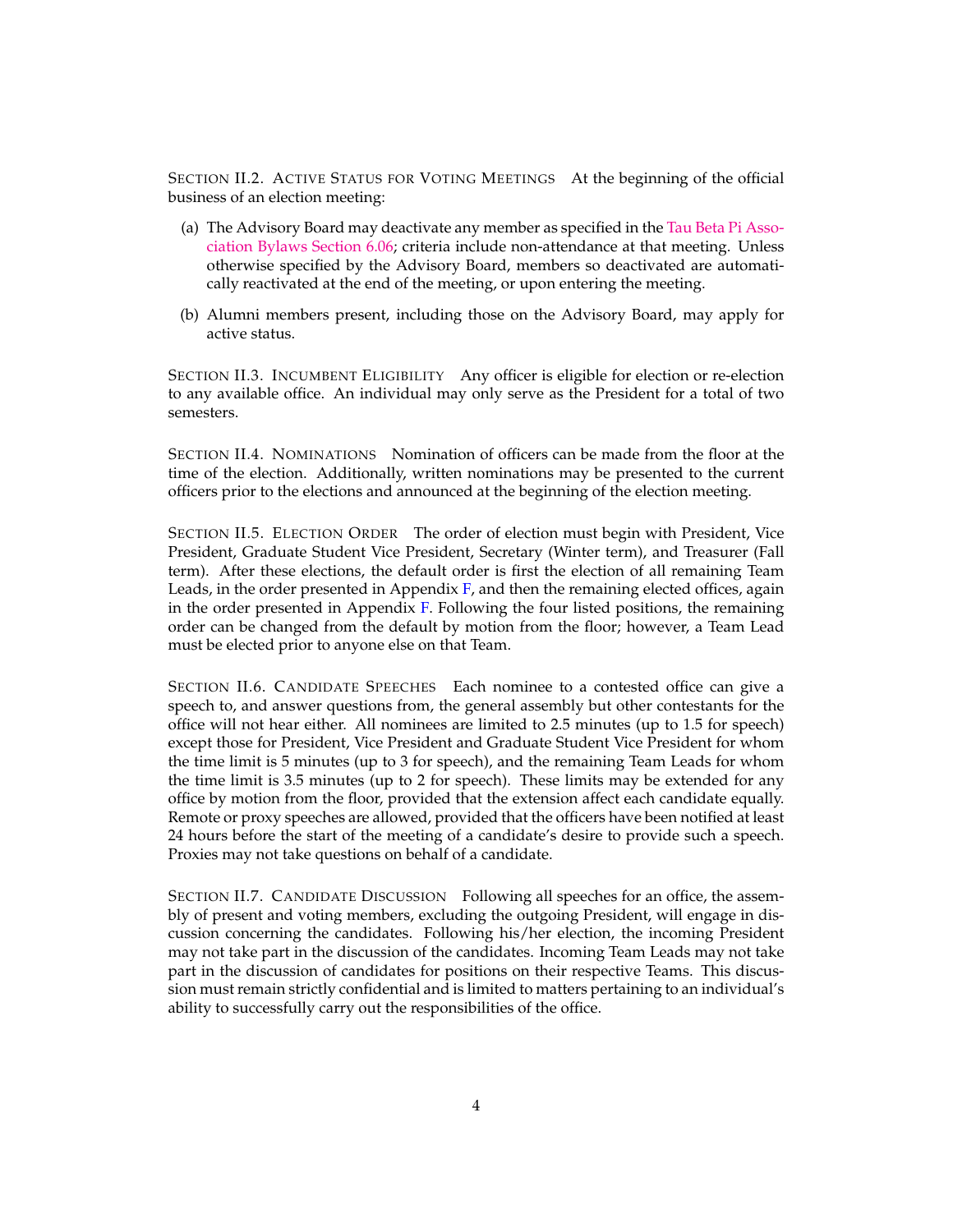SECTION II.8. WINNING THE ELECTION The nominee that receives a plurality in the blind vote will be awarded the officer position. In the case of a tie, a second vote will be held between the leading candidates; this will be continued until a nominee receives a majority. In the event of a tie resulting in no leading candidates, another discussion of the candidates will be held. In all elections using manual voting, the votes must be counted by three individuals who must be either advisors or officers not pursuing election that semester. In all elections where electronic voting is to be used, the vote counts must be observed by a minimum of two individuals who must be either advisors or officers not pursuing election that semester. In the event of an uncontested election, the candidate may be granted the officer position by voice vote.

<span id="page-9-0"></span>SECTION II.9. TERM COMMENCEMENT The new officers will take office on the day following the chapter's main initiation directly following their election.

<span id="page-9-2"></span><span id="page-9-1"></span>SECTION II.10. VACANT OFFICES If any office becomes vacant between the regular elections, a special election will be held at the next general meeting to fill any and all vacancies. The officer(s) elected at that time will serve for the remainder of the vacated term, and will enter their office at the conclusion of the general body meeting wherein the election was conducted.

### **Bylaw III Election of Advisors**

<span id="page-9-3"></span>SECTION III.1. ELECTION MEETING, QUORUM, ELIGIBILITY, AND NOMINATIONS Election of advisors will take place at the officer election meeting, under the same quorum, active status, and nomination procedures as described in Bylaw [II.](#page-7-8) Anyone meeting the criteria in Bylaw [I.2](#page-5-2) is eligible to run for an advisor position.

<span id="page-9-4"></span>SECTION III.2. CANDIDATE SPEECHES Each advisor nominee may give a speech to, and answer questions from, the general assembly. All nominees are limited to 1.5 minutes for both speech and questions and answers. These limits may be extended by motion from the floor.

<span id="page-9-5"></span>SECTION III.3. CANDIDATE DISCUSSION Following each speech, the general assembly will engage in discussion concerning the candidate. Since each advisor is treated as its own office, in the event that multiple advisors pursue election in the same term, it is not necessary for anyone but the candidate in question leave the room for discussion. This discussion must remain strictly confidential and is limited to matters pertaining to an individual's ability to successfully carry out the responsibilities of the office.

<span id="page-9-7"></span><span id="page-9-6"></span>SECTION III.4. WINNING THE ELECTION Each candidate that receives a majority of the votes cast (not counting abstentions as a vote for or against) will be elected to office. The votes must be counted by three individuals who must be either advisors or officers not pursuing election that semester.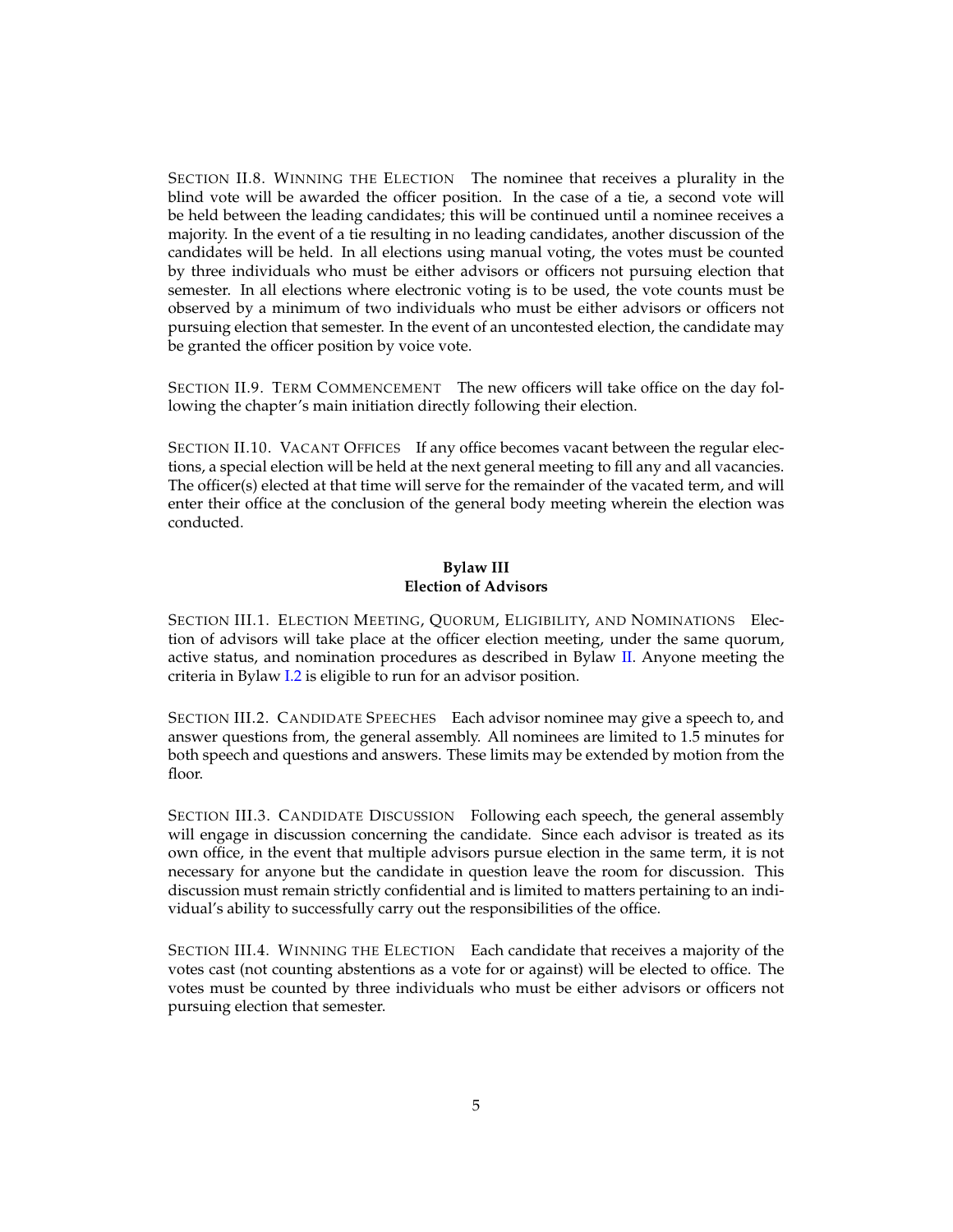SECTION III.5. TERM LENGTH Advisor term length will be subject to motion from the floor as part of the election proceedings. An advisor candidate must indicate his/her preferred term length, and cannot be elected to a term longer than that. The maximum length for an individual term is three years. The term length is considered part of the motion to elect and therefore may be amended by the body. If an advisor fails to receive a majority of votes cast, a motion may be made to elect him/her to a shorter term, to a minimum of one semester.

<span id="page-10-1"></span><span id="page-10-0"></span>SECTION III.6. TERM COMMENCEMENT Advisor terms begin on the day following the chapter's main initiation directly following their election.

### **Bylaw IV Appointment of Officers and Chairs**

<span id="page-10-2"></span>SECTION IV.1. APPOINTED OFFICES The following officers will be appointed by the Officer Corps: the External Vice Presidents (EVPs), both K-12 Outreach Officers, and any ad hoc officers specified in Appendix [F.4.](#page-26-3)

<span id="page-10-3"></span>SECTION IV.2. DEFAULT APPOINTMENT PROCEDURE Unless otherwise specified, the procedure for filling appointed officer positions is:

- (a) An application will be made available at least 2 days prior to the officer election meeting.
- (b) The content of application will be decided upon by the current president and, where applicable, the current holder(s) of the office in question.
- (c) The application will remain open for a minimum of one week from the date it is provided to the membership, but will not close less than 3 days after the officer election meeting.
- (d) Following the close of the application, interviews may be held for some or all of the applicants at the discretion of the reviewing committee. If needed, at most three interviewers will be determined by the reviewing committee. The default interviewers will be the current president, the current lead for the Team in question and, where applicable, the current holder of the office in question.
- <span id="page-10-4"></span>(e) The reviewing committee will consist of:
	- (i) The current Executive Committee,
	- (ii) The incoming President,
	- (iii) The current lead for the Team in question,
	- (iv) The current holder of the office in question, and
	- (v) Any active member deemed necessary by the above groups.

The current president will chair the reviewing committee and may not vote, except in order to break a tie. The incoming president may not vote. In addition, active members may request participation in the reviewing committee, to be approved by the Executive Committee.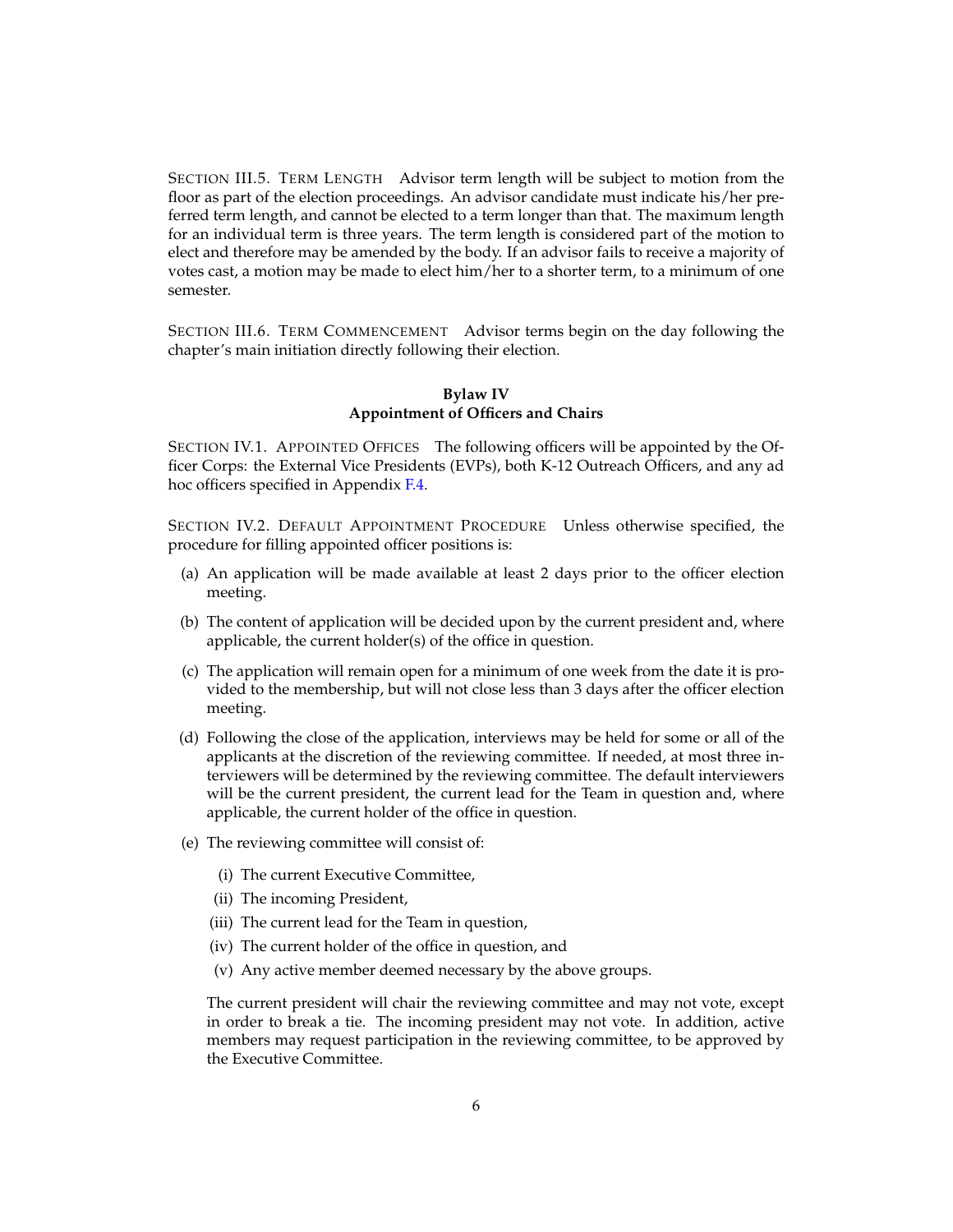- <span id="page-11-2"></span>(f) A person applying for an office may not participate as an interviewer or part of the reviewing committee for that office.
- (g) The reviewing committee will meet to consider the received applications and, if applicable, interview results. They will select the best candidate(s) by means of a majority vote.

<span id="page-11-0"></span>SECTION IV.3. EXTERNAL VICE PRESIDENT APPOINTMENT The External Vice Presidents (EVPs) will be appointed in the standard procedure, with the following modifications:

- (a) The application will be made available at least three weeks prior to the officer election meeting.
- (b) The application will remain open for at least two weeks.
- (c) Interviews must be conducted. The interviewers will be the current president and EVPs. In the event any interviewer is unable to attend an interview, or is himself/herself an applicant, a substitute will be determined by the interviewers.
- (d) The reviewing committee will be the current President, Vice President, Secretary, and both EVPs. In the event that any members of this committee apply for EVP, they will be recused from the decision. The first vacancy will be filled by the Treasurer, unless he/she applies for EVP. Any remaining vacancies will be filled by advisors.
- (e) The reviewing committee will decide the two most suitable candidates between the conclusion of the interviews and the start of the officer elections meeting.

<span id="page-11-1"></span>SECTION IV.4. K-12 OUTREACH OFFICER APPOINTMENT Both K-12 Outreach Officers will be appointed in the standard procedure, with the following modifications:

- (a) If needed, the reviewing committee will appoint an interviewing committee, consisting of at most three of the following:
	- (i) The outgoing and incoming Presidents,
	- (ii) The outgoing and incoming Events Team leads, and
	- (iii) The outgoing and continuing K-12 Outreach Officers.

The interviewing committee must include either the outgoing Events Team Lead or the continuing K-12 Outreach Officer, without exclusion of either officer.

- (b) The reviewing committee will consist of voting and non-voting members. The voting members will be:
	- (i) The outgoing and incoming Events Team leads,
	- (ii) The outgoing and continuing K-12 Outreach Officers, and
	- (iii) Any active member deemed necessary by the above groups.

The chair will be the continuing K-12 Outreach Officer, or be appointed by majority vote if the continuing K-12 Outreach Officer is ineligible or unable to attend. As per parliamentary procedure established by C§I.3, the chair may only vote after all other votes have been cast.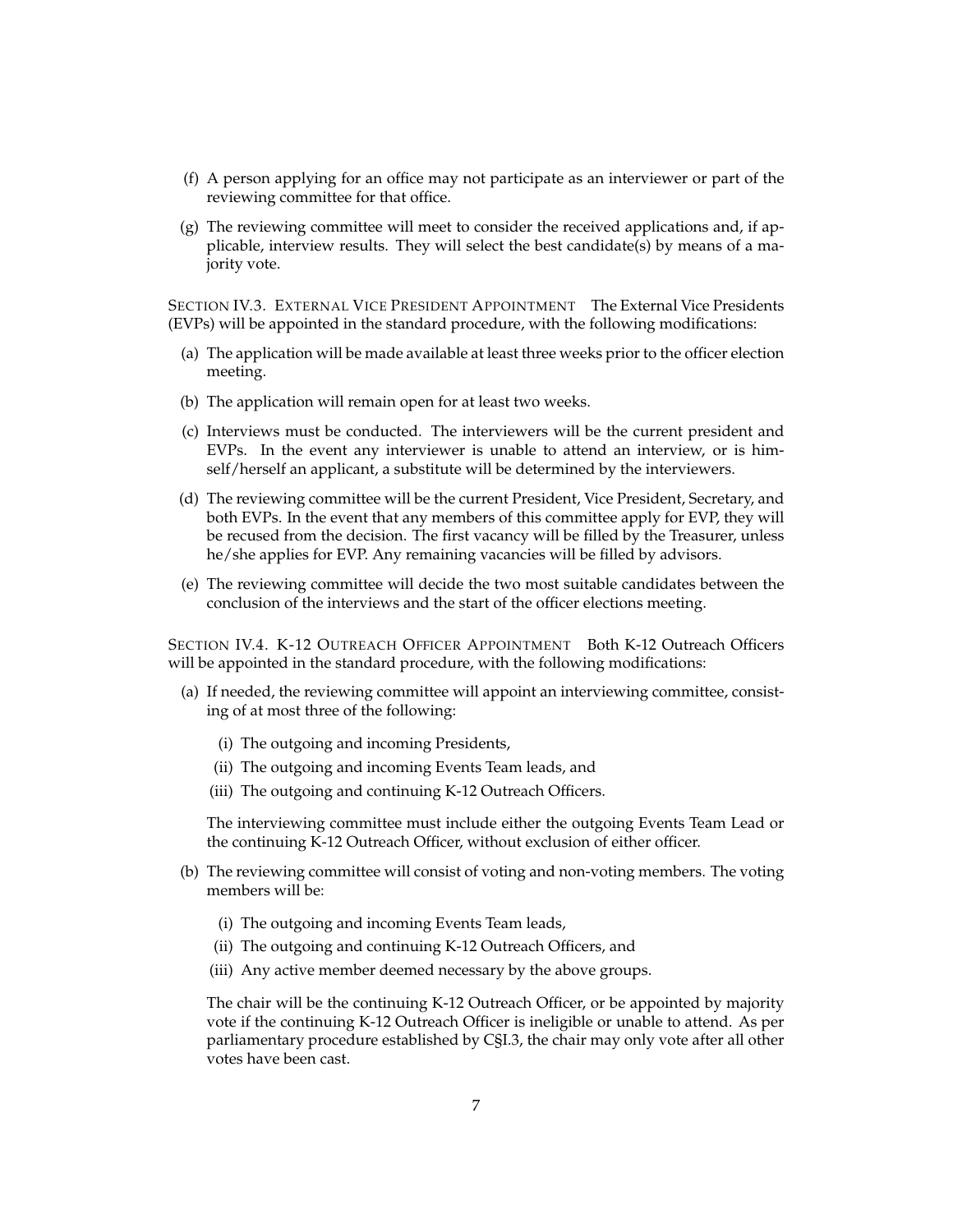- (c) The non-voting members of the reviewing committee will be:
	- (i) All K-12 Outreach Committee members,
	- (ii) The incoming President, and
	- (iii) The outgoing President (other than to break a tie).
- (d) Active members may request to participate in the reviewing committee as per [§IV.2.e.](#page-10-4)
- (e) The membership of both the interviewing and reviewing committees remains subject to the prohibition on participation by applicants as per [§IV.2.f.](#page-11-2)

<span id="page-12-0"></span>SECTION IV.5. AD HOC OFFICER APPOINTMENT Any ad hoc officers will be appointed in the standard procedure, with the following exceptions:

- (a) The application may be made available whenever is deemed most appropriate by the officer corps.
- (b) The application may close whenever is deemed most appropriate by the officer corps, provided that it has remained open for a minimum of one week from the date it was provided to the membership.

<span id="page-12-2"></span><span id="page-12-1"></span>SECTION IV.6. CHAIR APPOINTMENT Chair positions will be appointed following the same procedure as for Ad Hoc Officers.

### **Bylaw V Meetings**

<span id="page-12-3"></span>SECTION V.1. GENERAL MEETINGS General meetings will be scheduled and held in the Fall Term and in the Winter Term: Each Semester there must be at least a general actives meeting, one candidate informational meeting, two election of candidates meetings, an election of officers meeting, and the formal initiation. The Executive Committee may schedule additional meetings as appropriate. The general meeting schedule will be published prior to the first day of class each semester.

<span id="page-12-4"></span>SECTION V.2. OFFICER/ADVISOR MEETINGS Officer/advisor meetings are held to update all officers on chapter matters and confirm general meeting agendas. In general, the officer/advisor meetings should be held before scheduled regular meetings, and whenever else needed at the discretion of the President. There must be at least three officer/advisor meetings and one officer/advisor transition meeting.

<span id="page-12-6"></span><span id="page-12-5"></span>SECTION V.3. NEW INITIATIVES MEETINGS These meetings are to be held throughout the semester for the purpose of proposing and brainstorming new opportunities for the chapter to become involved in the University and Ann Arbor communities, as well as future projects and directions for the chapter. This can include opportunities related to recruiting new members, improving chapter image, and providing additional professional development activities.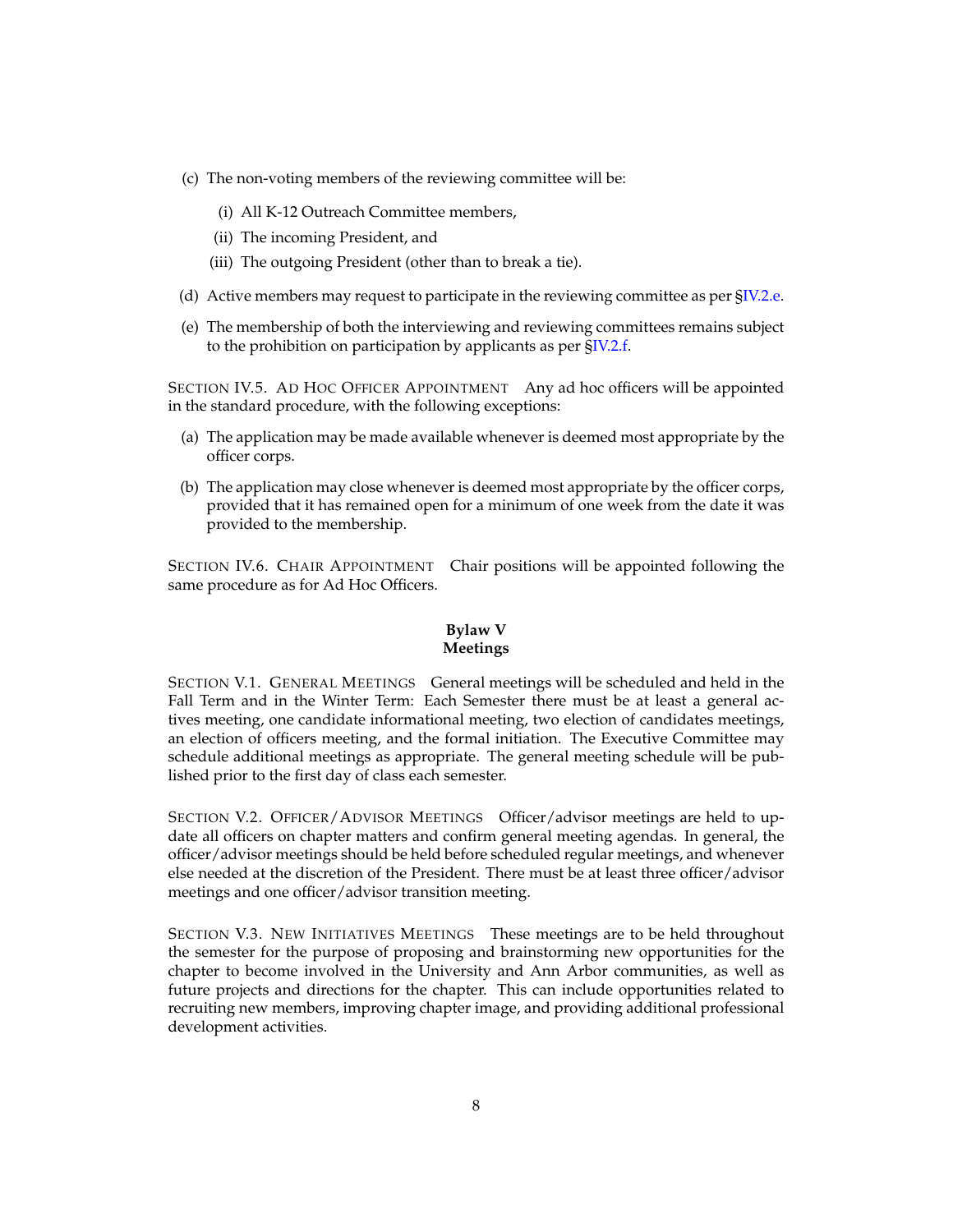<span id="page-13-0"></span>SECTION V.4. SPECIAL MEETINGS Special meetings may be called at any time by the President, by any chapter advisor, or upon written request to the President signed by five active members. If any official business is to be conducted at the meeting, notice of at least one week must be provided to the general membership.

### **Bylaw VI Election of New Members**

<span id="page-13-1"></span>SECTION VI.1. PROCESS Each Fall and Winter semester, the procedure to be conducted for the election of student members is as follows:

- (a) The President will request a list of scholastically eligible students from the Registrar or his/her representative.
- (b) The officers will prepare the list of scholastically eligible students. They will remove the names of all initiated members from the list, as well as others who do not meet the criteria set forth in Article IV.2 of the chapter Constitution. The Secretary will simultaneously prepare the Report of Eligibility for forwarding to the National Headquarters.
- (c) The officers will send a letter of invitation and an information packet to all remaining scholastically eligible undergraduate students.
- (d) Letters from the Dean of the College of Engineering will be sent to each eligible undergraduate student and to the parents of each eligible undergraduate student. Eligible graduate students will receive invitations and information from the Graduate Student Vice President.
- (e) Each prospective new member must be assessed for exemplary character as defined by the officers in [A](#page-17-0)ppendix  $\overline{A}$  or  $\overline{B}$  $\overline{B}$  $\overline{B}$  as appropriate.
- (f) Each electee member must complete the minimum set of requirements as specified in [A](#page-17-0)ppendix  $A$  or  $B$  as appropriate. Where circumstances merit, the Vice President or Graduate Student Coordinator may choose to allow any electee to substitute one form of requirement for another, provided that the total number of hours completed is not diminished as a result of this. In exceptional circumstances, the Advisory Board may, by a 5/7 vote, waive any such requirement for any electee.
- (g) Two election of candidates meetings must be held prior to initiation.
	- (i) The first meeting ("Second Actives") focuses on the character of the candidates for membership and must be held following the character interviews described in [A](#page-17-0)ppendix  $\overline{A}$  or  $\overline{B}$  $\overline{B}$  $\overline{B}$  as appropriate. In a closed session, the active members hold a discussion and vote on each prospective new member's character, the outcome of which must be reported to the candidates and to the second election of candidates meeting, as a recommendation on how to consider the character of those assessed. Those candidates recommended by the Vice President or the Graduate Student Vice President may be considered as a group. Active members will be given the opportunity to remove any questionable candidates from the group. All questionable or not-recommended candidates must be voted on individually. To be recommended for election, a candidate must receive a three-fourths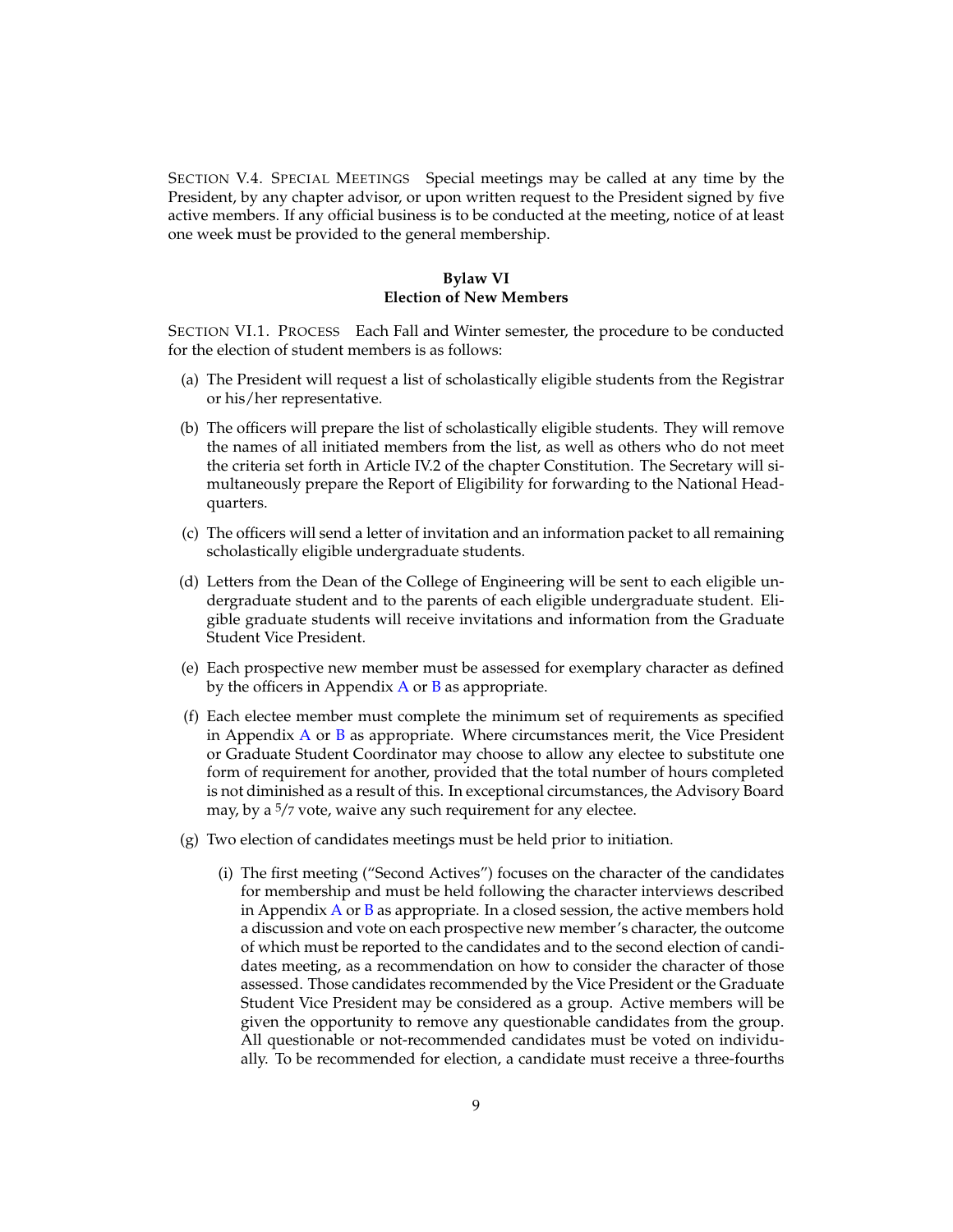$(3/4)$  vote of the active membership present at the meeting. Active members, whether undergraduate or graduate students, are eligible to vote on new members.

(ii) The second election of candidates meeting ("Third Actives") takes place approximately 4 weeks prior to initiation (or enough time as is needed to report the confirmed electees to headquarters) and focuses on the candidates' progress toward completion of the requirements set forth in Appendix [A](#page-17-0) or [B](#page-18-7) as appropriate. Candidates whose character was not discussed at Second Actives must have their character reviewed at this meeting. In a closed session, the active members hold a discussion and vote on whether to elect each candidate to membership. To be elected, a candidate must receive a three-fourths (3/4) vote of the active membership present at the meeting. Active members, whether undergraduate or graduate students, are eligible to vote on new members. Alumni members are not eligible to vote on new members.

At each of these meetings, the Advisory Board may deactivate any member as specified in the [Tau Beta Pi Association Bylaws Section 6.06;](http://www.tbp.org/off/ConstBylaw.pdf) criteria include non-attendance at that meeting. Unless otherwise specified by the Advisory Board, members so deactivated are automatically reactivated at the end of the meeting.

- (h) Any candidate who is not elected to membership is not eligible to initiate that semester.
- (i) The Vice President or the Graduate Student Vice President must announce either election/recommendation or rejection to the prospective new members following each election of candidate meeting.
- (j) Initiation must be held after all other general meetings and before the end of classes each term. Alternate initiations may be held when needed at the discretion of the officer corps with approval of the Advisory Board.

<span id="page-14-0"></span>SECTION VI.2. ALUMNI AND EMINENT ENGINEER CANDIDATES Election of suitable alumni members and eminent engineer candidates is encouraged by this chapter. Any active member may present to the officer corps nominees for alumni membership prior to the first election of candidates meeting. The nominees' resumes must be presented. At the second election of candidates meeting, the active membership can elect any or all of the nominees.

### **Bylaw VII Records and Finance**

<span id="page-14-3"></span><span id="page-14-2"></span><span id="page-14-1"></span>SECTION VII.1. RECORD MAINTENANCE AND TRANSITION Records must be kept upto-date and in good order. The complete records must be given to the new officers at the officer/advisor transition meeting. The treasurer must turn over copies of his/her records; however, original records will be kept until after the treasurer files the appropriate tax return forms for the chapter. The current copies of the transition reports and the bylaws, as well as a reasonable revision history, will be maintained by the Advisory Board, with help from the Historian as appropriate.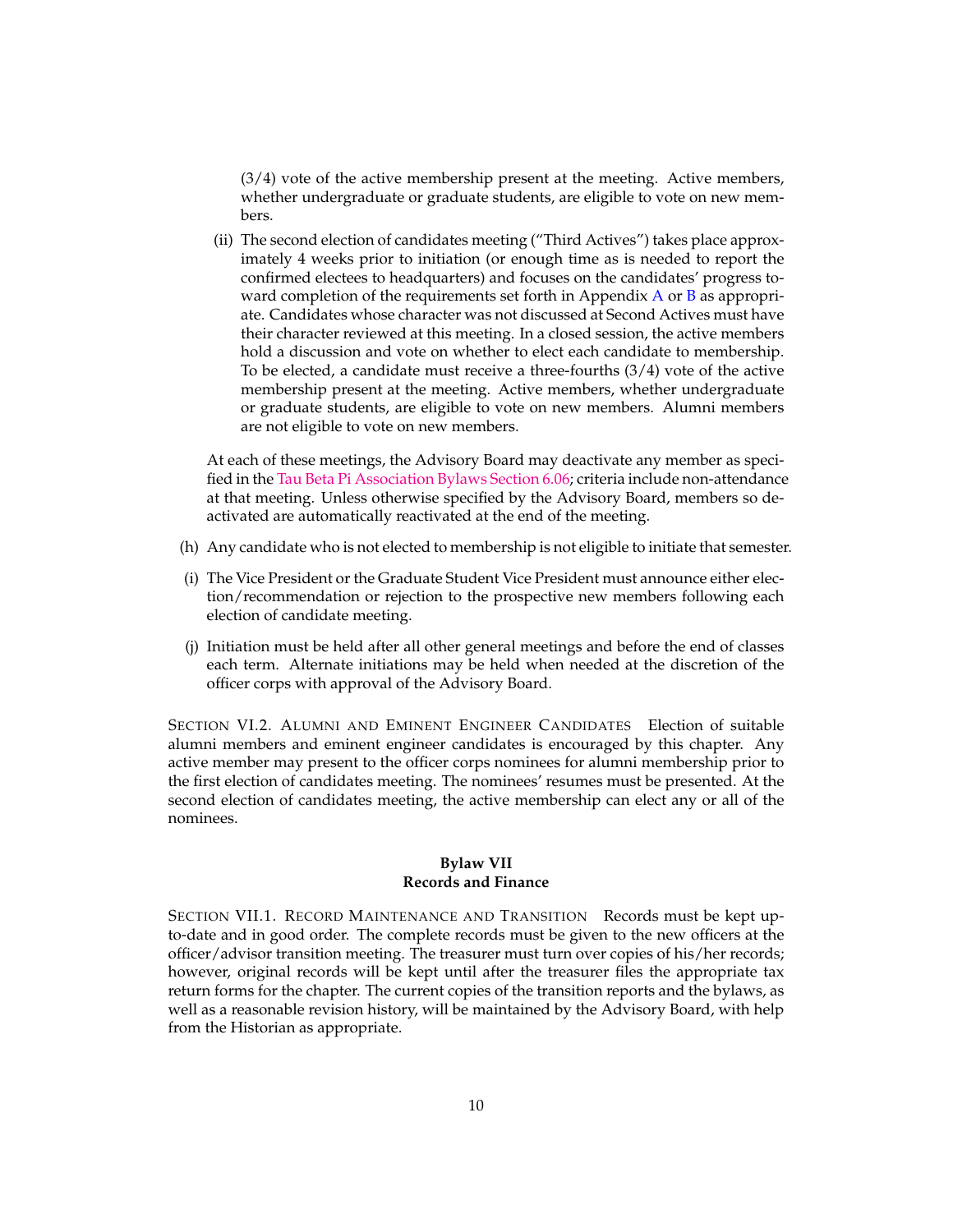SECTION VII.2. AUTHORIZED SIGNERS The chapter President, the Treasurer, and the Secretary will be signers on the chapter's Student Organization Account Services (SOAS) account. A fourth signer on the account will be either an officer or advisor and designated at the discretion of the other three signers.

<span id="page-15-1"></span><span id="page-15-0"></span>SECTION VII.3. FISCAL YEAR The Chapter's fiscal year is January 1 to December 31.

SECTION VII.4. CHAPTER BUDGET The Treasurer will propose a budget for approval by  $\frac{5}{7}$  of the Advisory Board prior to the first meeting of the Advisory Board during the Fall and Winter Semesters. This budget will be constructed with the input of the officer corps and will be reviewed by the Executive Committee.

<span id="page-15-3"></span><span id="page-15-2"></span>SECTION VII.5. SPENDING AUTHORITY No expenditures, in addition to the approved budget, will be made against the Chapter's accounts without the approval of the Treasurer and  $\frac{5}{7}$  of the Advisory Board or their designee.

> **Bylaw VIII Active Status**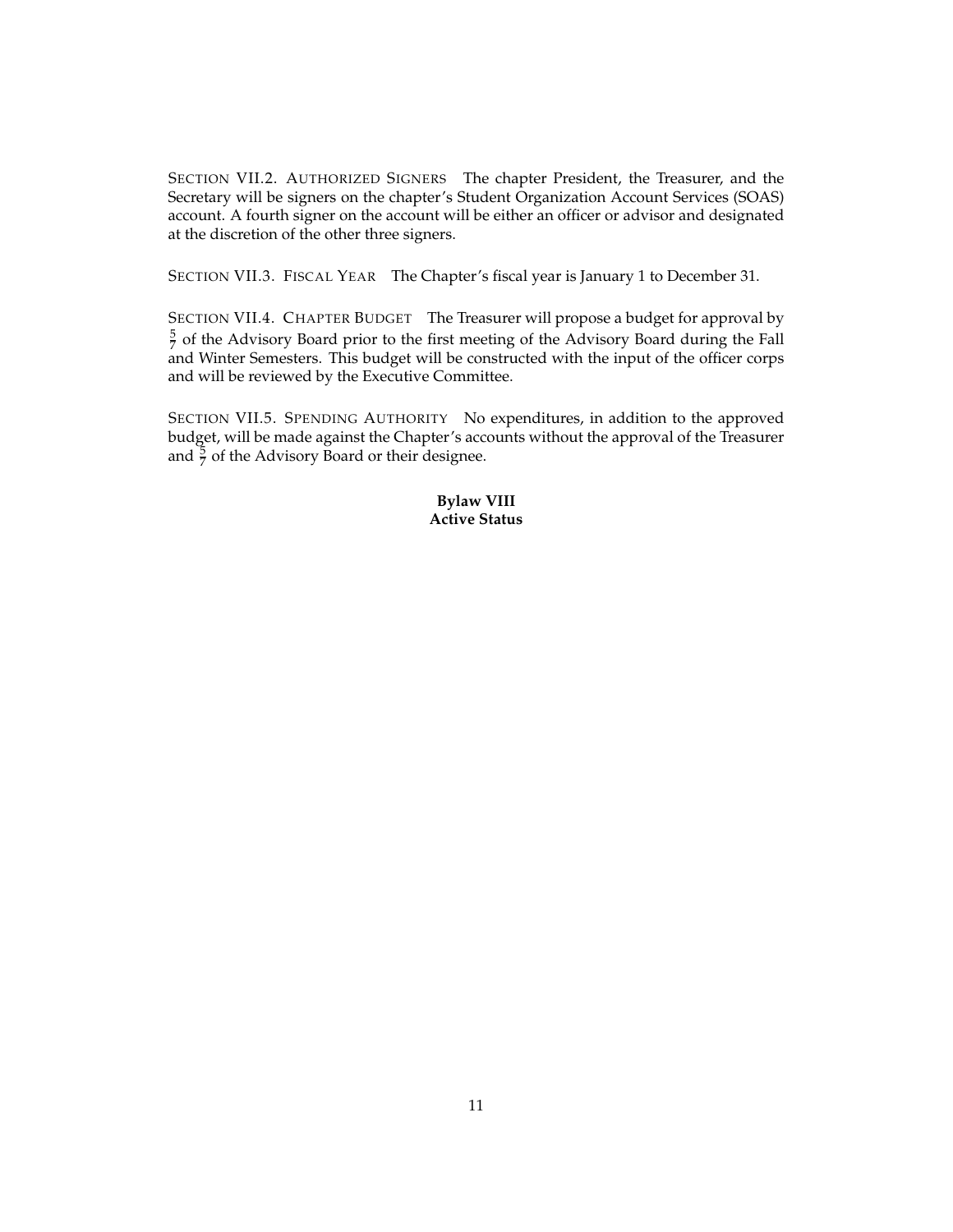<span id="page-16-0"></span>SECTION VIII.1. ACHIEVING ACTIVE STATUS To achieve active status for the current semester, a Michigan Gamma Tau Beta Pi member must satisfy one of the following:

- (a) Be an officer, Distinguished Active, or Prestigious Active,
- (b) Have initiated into the society in the current semester, or,
- (c) Achieve a sufficient level of activity in the society, as defined by the following requirements:
	- (i) Attend, at a minimum, two meetings, both of which must be voting meetings (2nd Actives, 3rd Actives or Officer Elections),
	- (ii) Complete two hours of TBP-sponsored service, and
	- (iii) Attend at least one social event or serve as a mentor in the chapter mentorship program.

Members who have completed all requirements for active status apart from attendance at voting meetings may be considered a Temporary Active if sufficient voting meetings remain for the member to achieve active status for that semester. Temporary Active status is only maintained through the duration of voting meeting for which it is granted.

<span id="page-16-1"></span>In addition, any alumni member must request active status each semester, in accordance with [C-VI of the Constitution of the Tau Beta Pi Association.](http://www.tbp.org/off/ConstBylaw.pdf)

SECTION VIII.2. MAINTAINING ACTIVE STATUS Active status is maintained through the end of the semester following the semester in which it is achieved, provided that the member has attended at least one chapter meeting that semester. Those who leave campus may maintain active status upon their return provided they achieved active status the semester prior to leaving and attend at least one chapter meeting during the semester when they return.

<span id="page-16-2"></span>SECTION VIII.3. TRACKING STATUS Active status is evaluated by the Membership Officer. If an inactive member satisfies the above requirement mid-semester, he/she can also be made active immediately upon request.

<span id="page-16-4"></span><span id="page-16-3"></span>SECTION VIII.4. BENEFITS OF ACTIVE STATUS Active status may be designated on some chapter documents, and may be used in determining eligibility for certain chapter benefits at the discretion of the officer corps. However, inactive members do not lose privileges (other than voting) relating to standard meetings and socials.

## **Bylaw IX**

### **Enactment and Amendment**

<span id="page-16-5"></span>SECTION IX.1. ENACTMENT These Bylaws became effective immediately upon ratification and supersede any other Bylaws of this chapter, existing at the time of ratification.

<span id="page-16-7"></span><span id="page-16-6"></span>SECTION IX.2. AMENDMENT The Chapter Bylaws may be amended upon the affirmative vote of 2/3 of the total active membership and an affirmative vote of a majority of the Advisory Board. Such votes must occur within 14 days of each other.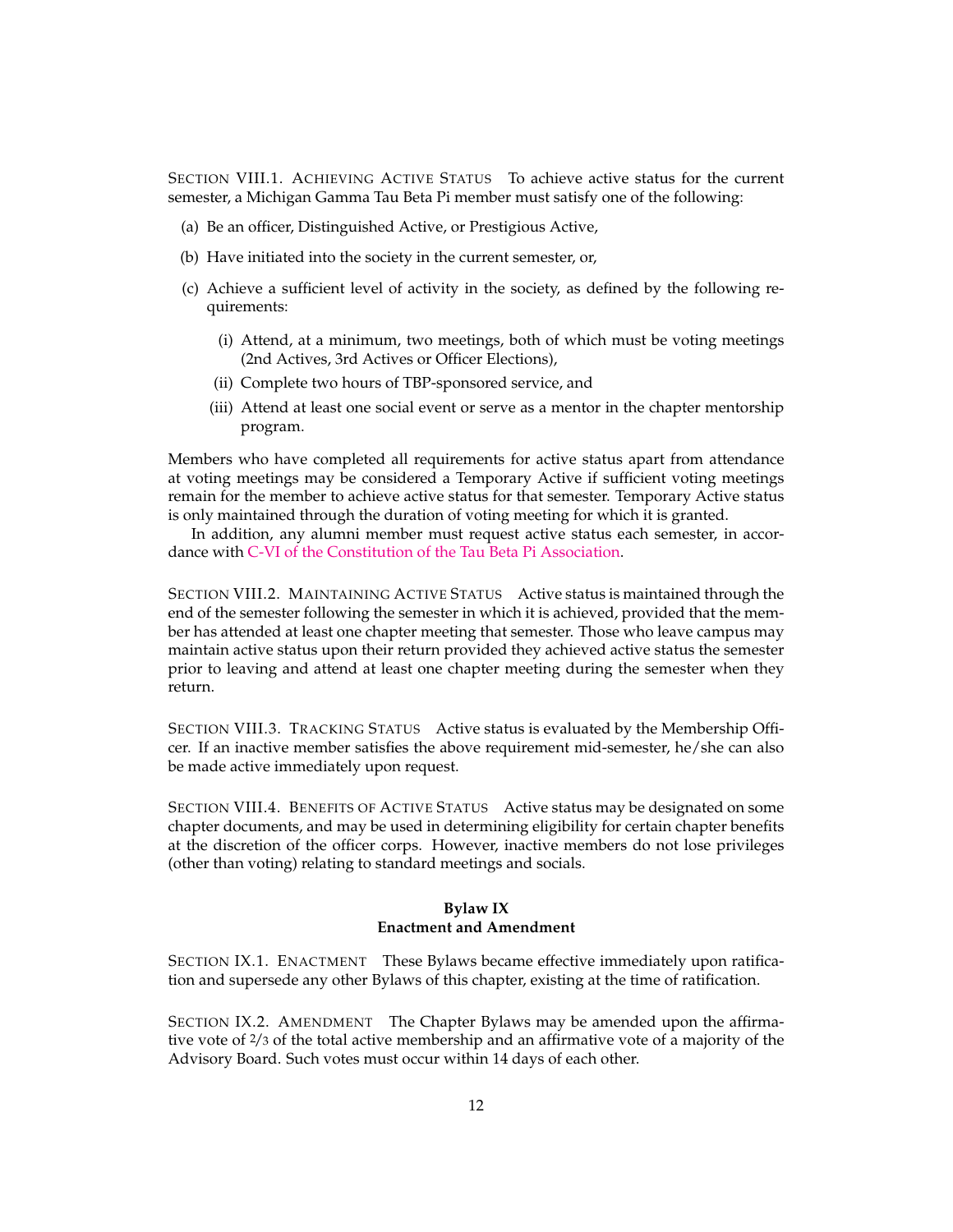SECTION IX.3. APPENDIX AMENDMENT Appendix [A](#page-17-0) (Electee Requirements), Appendix  $B$  (Graduate Electee Requirements), Appendix [C](#page-20-2) (Alumni Electee Requirements), Appendix  $D$  (Distinguished Active Status Guidelines), and Appendix [E](#page-23-0) (Prestigious Active Status Guidelines) may be modified at the discretion of the Officer Corps. Appendices [F.4,](#page-26-3) [G.3,](#page-27-1) and  $H$  may be modified at the discretion of the Officer Corps per the procedures outlined in Bylaws [I.4.a.iii,](#page-5-8) [I.5.c,](#page-6-8) and [I.4.a.vii](#page-6-0) respectively.

### **Appendix A Undergraduate Electee Requirements**

<span id="page-17-1"></span><span id="page-17-0"></span>SECTION A.1. MEETINGS Each electee must attend all meetings as specified in Bylaw [V.1,](#page-12-3) except the general actives meeting and the election of candidates meetings. A missed meeting may be made up with one extra hour of service that is approved by the Vice President. With the exception of Election of Officers meeting, a missed meeting may alternatively be made up by attending an extra social event approved by the Vice President. Given the typical length of the Officer Elections Meeting, electees who stay for the full duration will be awarded 2 service hours. At the two hour mark attendance will be retaken and those who remain will be awarded 1 service hour, those who stay until the end will be awarded 2.

<span id="page-17-2"></span>SECTION A.2. CHARACTER Each electee will be assessed for exemplary character. This will consist of filling out a student information survey with questions focusing on exemplary character, and attending an interview or interviews with active members as specified by the Vice President.

<span id="page-17-3"></span>SECTION A.3. DUES Each electee must pay the one-time-only membership dues as set by the Officer Corps. Should an electee be unable to pay the fee, he/she may submit a chapter fee waiver form or apply for a National Initiation-Fee Loan. The form responses will be viewed only by the President, Vice Presidents, and Treasurer, who will review them and to grant the waiver as they see fit.

<span id="page-17-4"></span>SECTION A.4. ELECTEE EXAM Each electee must complete an electee exam that is written by the Vice President with input from the officers. This exam will include a section about the history of Tau Beta Pi, a section about the chapter's officers, and a signature form, requiring at least two signatures from chapter officers, and at least five signatures from active Tau Beta Pi members who are not officers.

<span id="page-17-5"></span>SECTION A.5. PEER INTERVIEWS Each electee must conduct interviews of six fellow Tau Bates, of which at least two must be active members. The interviews will consist of six creative questions.

<span id="page-17-6"></span>SECTION A.6. CAREER FAIR In the fall terms each electee must complete two hours of service for Career Fair in jobs specified by the External Vice Presidents.

<span id="page-17-8"></span><span id="page-17-7"></span>SECTION A.7. TUTORING Each electee must complete at least one hour of university tutoring.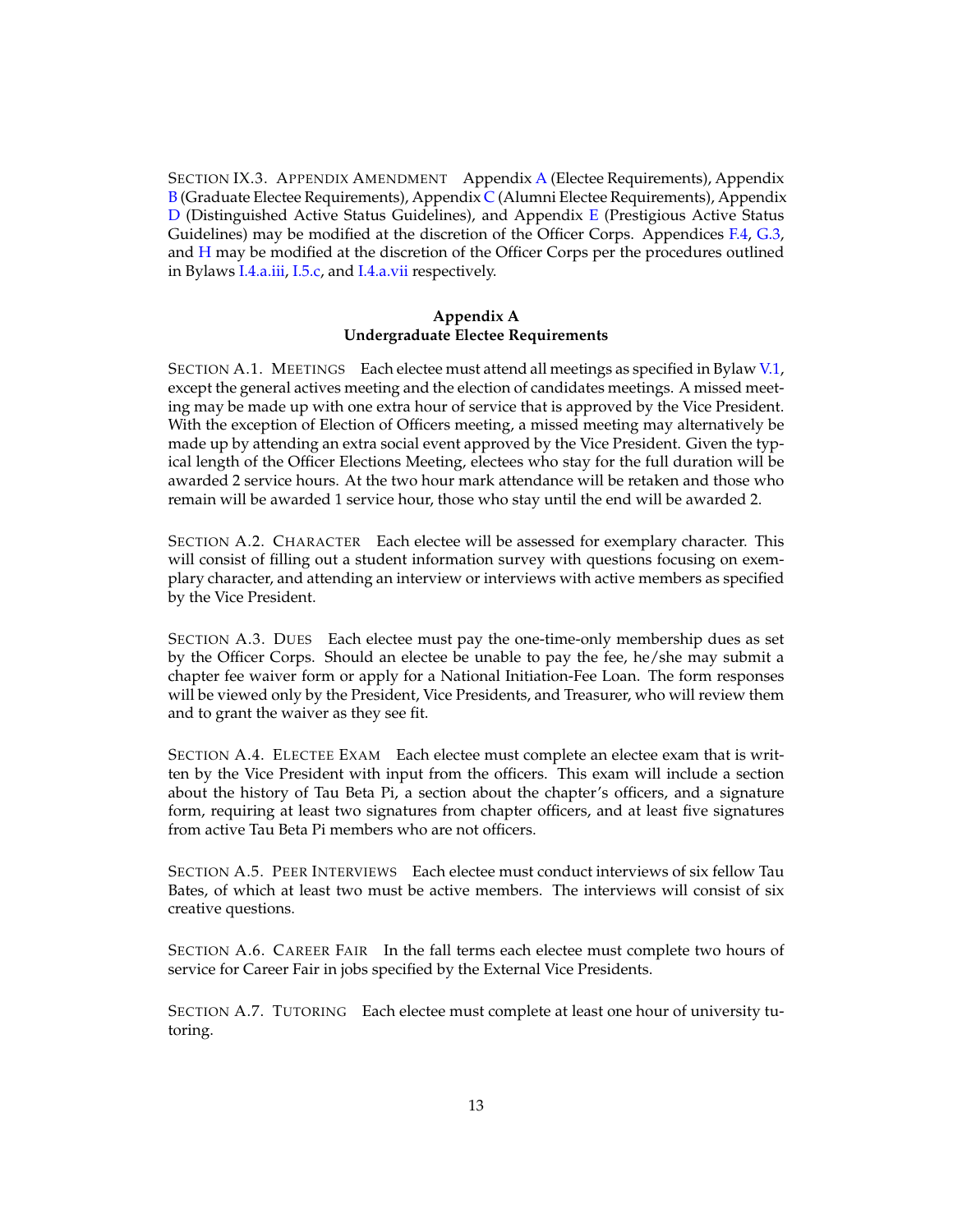SECTION A.8. K-12 OUTREACH Each electee must participate in at least one approved K-12 Outreach event for a minimum of 3.5 hours as determined by the K-12 Outreach Officers.

<span id="page-18-0"></span>SECTION A.9. SERVICE Each electee must complete at least ten additional hours of service in the Fall, and twelve additional hours in the Winter through at least two different service projects offered by the chapter. Any service completed in the events listed in [A.6–](#page-17-6) [A.8](#page-17-8) above the minimum may be used to satisfy this requirement. Service performed for the completion of requirements of another society will not be accepted. Extra service hours can be used to make up missed meetings.

<span id="page-18-1"></span>SECTION A.10. PROFESSIONAL DEVELOPMENT Each electee must complete 2 hours of professional development including but not limited to participating in North Campus Sustainability Hours, chapter sponsored MLK Luncheons, TBP Tech Talks, and TBP sponsored Information Sessions. The Vice President and Service Coordinator may, on a case by case basis, allow up to 2 service hours to fill this requirement.

<span id="page-18-2"></span>SECTION A.11. SOCIALS Each electee must attend at least two social events sponsored by Tau Beta Pi. Extra social events can be used to make up missed meetings (except Officer Elections). For Winter 2021, social and professional development activities shall satisfy the requirements for Sections  $A.10$  and  $A.11$ . All undergraduate electees must have, at a minimum, one credit from both Section  $A.10$  and  $A.11$  that do not double count.

<span id="page-18-3"></span>SECTION A.12. GROUP MEETINGS Each electee must attend three group activities with at least half of their electee group present. One of the three electee group activities must occur with at least half of another electee group present. All electee group activities must occur before the fifth general meeting of a semester. This can be in the form of a social or service activity but does not have to be a Tau Beta Pi sponsored event. A missed group meeting may be made up with one extra hour of service or an extra social that is approved by the Vice President.

<span id="page-18-4"></span>SECTION A.13. INITIATION Each electee must attend initiation at the end of the term. This is an absolute requirement and cannot be made up. An electee who has completed all other requirements but misses initiation will not become a member of Tau Beta Pi. He/she may either attend the initiation of another chapter or wait until the following term to attend initiation.

<span id="page-18-5"></span>SECTION A.14. MENTORSHIP PROGRAM Each electee must participate in the chapter mentorship program.

<span id="page-18-7"></span><span id="page-18-6"></span>SECTION A.15. TIMING AND DEADLINES The Vice President, with input from the Officer Corps, will establish appropriate deadlines for the requirements each semester. An electee may choose to count any activities completed after the final deadline but before the end of the term toward the following semester, or, if approved by the Vice President, the current term.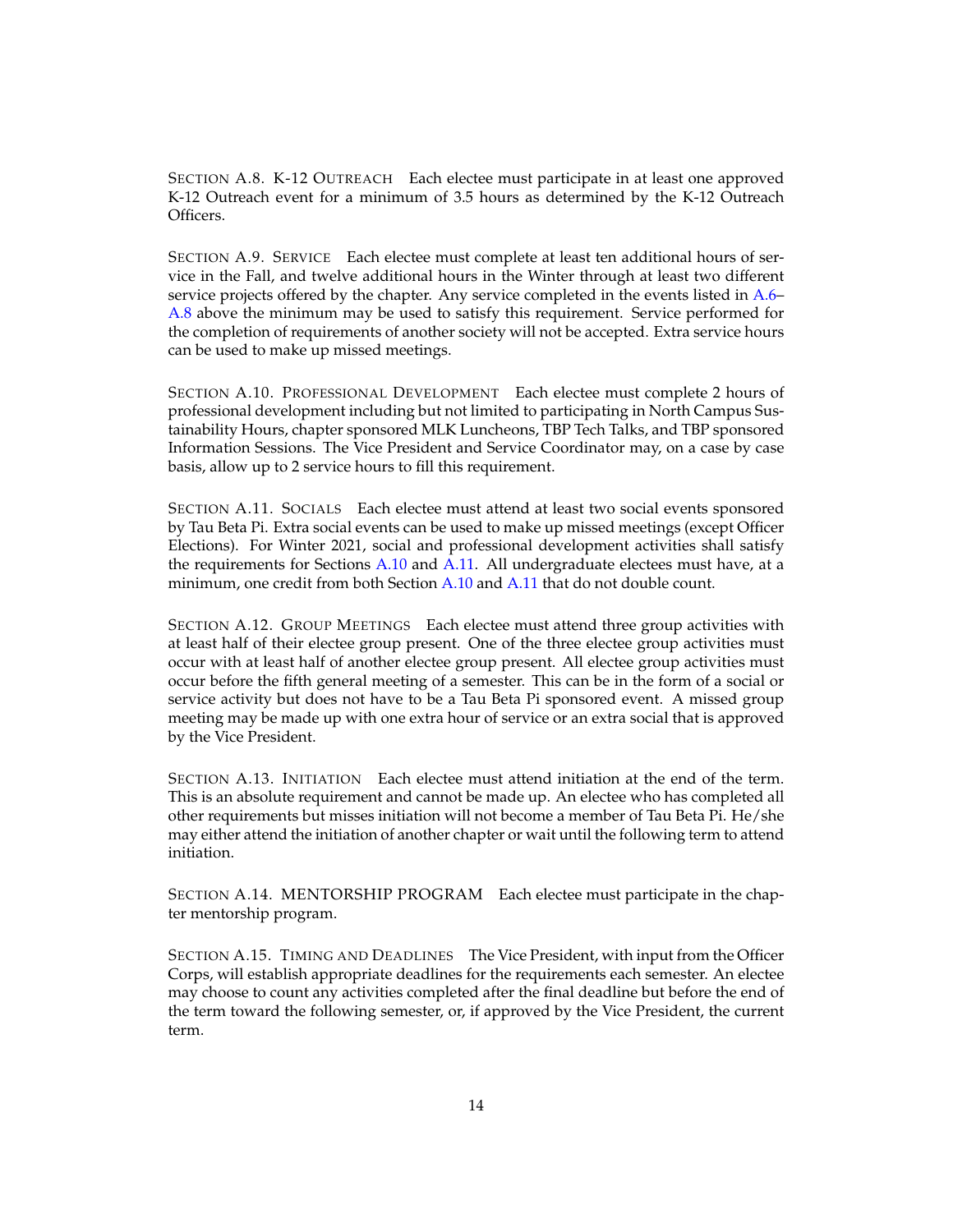### **Appendix B Graduate Electee Requirements**

<span id="page-19-0"></span>SECTION B.1. MEETINGS Each electee must attend all meetings as specified in Bylaw [V.1,](#page-12-3) except the general actives meeting and the election of candidates meetings. A missed meeting may be made up with one extra hour of service that is approved by the Grad Student Vice President. With the exception of Election of Officers meeting, a missed meeting may alternatively be made up by attending an extra social event approved by the Graduate Student Vice President. Given the typical length of the Officer Elections Meeting, electees who stay for the full duration will be awarded 2 service hours. At the two hour mark attendance will be retaken and those who remain will be awarded 1 service hour, those who stay until the end will be awarded 2.

<span id="page-19-1"></span>SECTION B.2. CHARACTER Each electee will be assessed for exemplary character. This will consist of filling out a student information survey with questions focusing on exemplary character.

<span id="page-19-2"></span>SECTION B.3. SERVICE In addition to the requirements stated in Constitution Article IV.2.b, the electee must complete no less than ten service hours. Electees may complete up to three service hours on their own if they provide adequate proof of their involvement. Service performed for the completion of requirements of another society will not be accepted.

<span id="page-19-3"></span>SECTION B.4. INTERVIEW The electee must undergo an interview by the Graduate Student Vice President and/or at least one active member. It is recommended that each interviewer be a graduate student.

<span id="page-19-4"></span>SECTION B.5. ADVISOR FORM Each electee must get the standard advisor recommendation form signed by their advisor or graduate program coordinator and turned into the Graduate Student Vice President by their interview.

<span id="page-19-5"></span>SECTION B.6. DUES Each electee must pay the one-time only membership dues as set by the Officer Corps. Should an electee be unable to pay the fee, he/she may submit a chapter fee waiver form or apply for a National Initiation-Fee Loan. The form responses will be viewed only by the President, Vice Presidents, and Treasurer, who will review them and grant the waivers as they see fit.

<span id="page-19-6"></span>SECTION B.7. SOCIALS Each electee must attend at least two social or professional development events sponsored by Tau Beta Pi. At least one of these social events must be a graduate student social as designated by the Graduate Student Vice President.

<span id="page-19-7"></span>SECTION B.8. GROUP MEETINGS Each electee must attend two group activities with at least half of their electee group present. One electee group activity must occur before the election of candidates, and the other before the fifth general meeting. This can be in the form of a social or service activity but does not have to be a Tau Beta Pi sponsored event. A missed group meeting may be made up with one extra hour of service or an extra social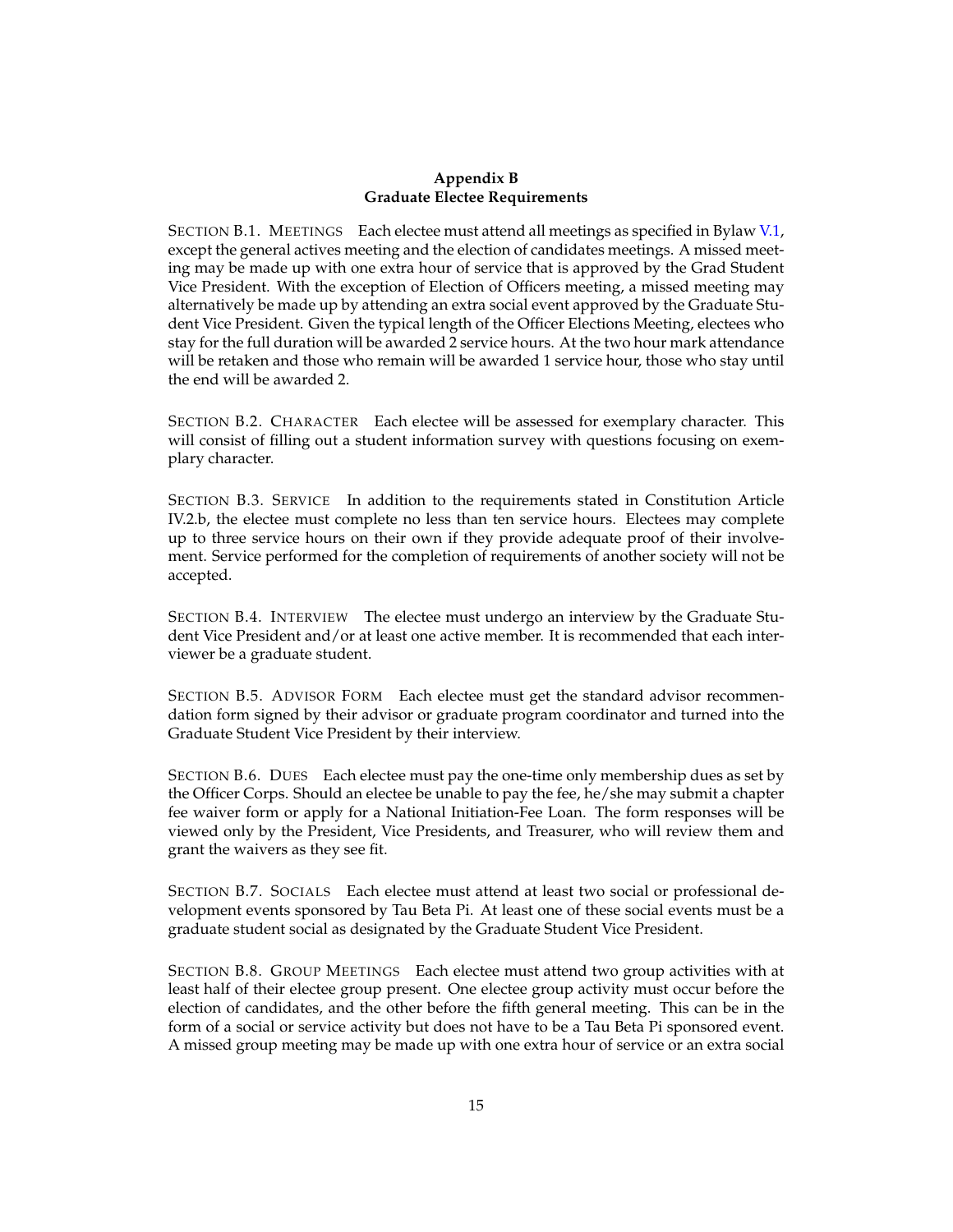that is approved by the Graduate Student Vice President. For Fall 2020, group meetings and social activities shall satisfy the requirements for Sections [B.7](#page-19-6) and [B.8.](#page-19-7)

<span id="page-20-0"></span>SECTION B.9. INITIATION Each electee must attend initiation at the end of the term. This is an absolute requirement and cannot be made up. An electee who has completed all other requirements but who misses initiation may not become a member of Tau Beta Pi. He/she may either attend the initiation of another chapter or must wait until the following term to attend the initiation.

<span id="page-20-1"></span>SECTION B.10. TIMING AND DEADLINES The Graduate Student Vice President, with input from the Vice President, will establish appropriate deadlines for the graduate student requirements each semester. An electee may choose to count any activities completed after the final deadline but before the end of the term toward the following semester, or, if approved by the Graduate Student Vice President, the current term.

### **Appendix C Alumni Candidate Requirements**

<span id="page-20-3"></span><span id="page-20-2"></span>SECTION C.1. SCOPE The contents of this appendix apply only to those alumni that were eligible to elect during their final semester in school as either an undergraduate or graduate student and that are not full-time students at the University of Michigan.

<span id="page-20-4"></span>SECTION C.2. CHAPTER INVOLVEMENT Each candidate will complete a total of 7 hours of TBP activities. A minimum of one hour must come from a TBP service event.

<span id="page-20-5"></span>SECTION C.3. INTERVIEW Each candidate must undergo a casual interview by the Membership Officer and/or at least one active member.

<span id="page-20-6"></span>SECTION C.4. CHARACTER Each candidate will be assessed for exemplary character. This will consist of filling out a student information survey with questions focusing on exemplary character.

<span id="page-20-7"></span>SECTION C.5. DUES Each candidate must pay the one-time only membership dues as set by the Officer Corps.

<span id="page-20-8"></span>SECTION C.6. INITIATION Each candidate must attend initiation at the end of the term. This is an absolute requirement and cannot be made up. An candidate who has completed all other requirements but who misses initiation may not become a member of Tau Beta Pi. He/she may either attend the initiation of another chapter or must wait until the following term to attend the initiation.

<span id="page-20-10"></span><span id="page-20-9"></span>SECTION C.7. TIMING Each alumni candidate will be considered active in a given semester when active progress is made towards the initiation requirement. Active progress is defined as completing two hours in a given academic semester.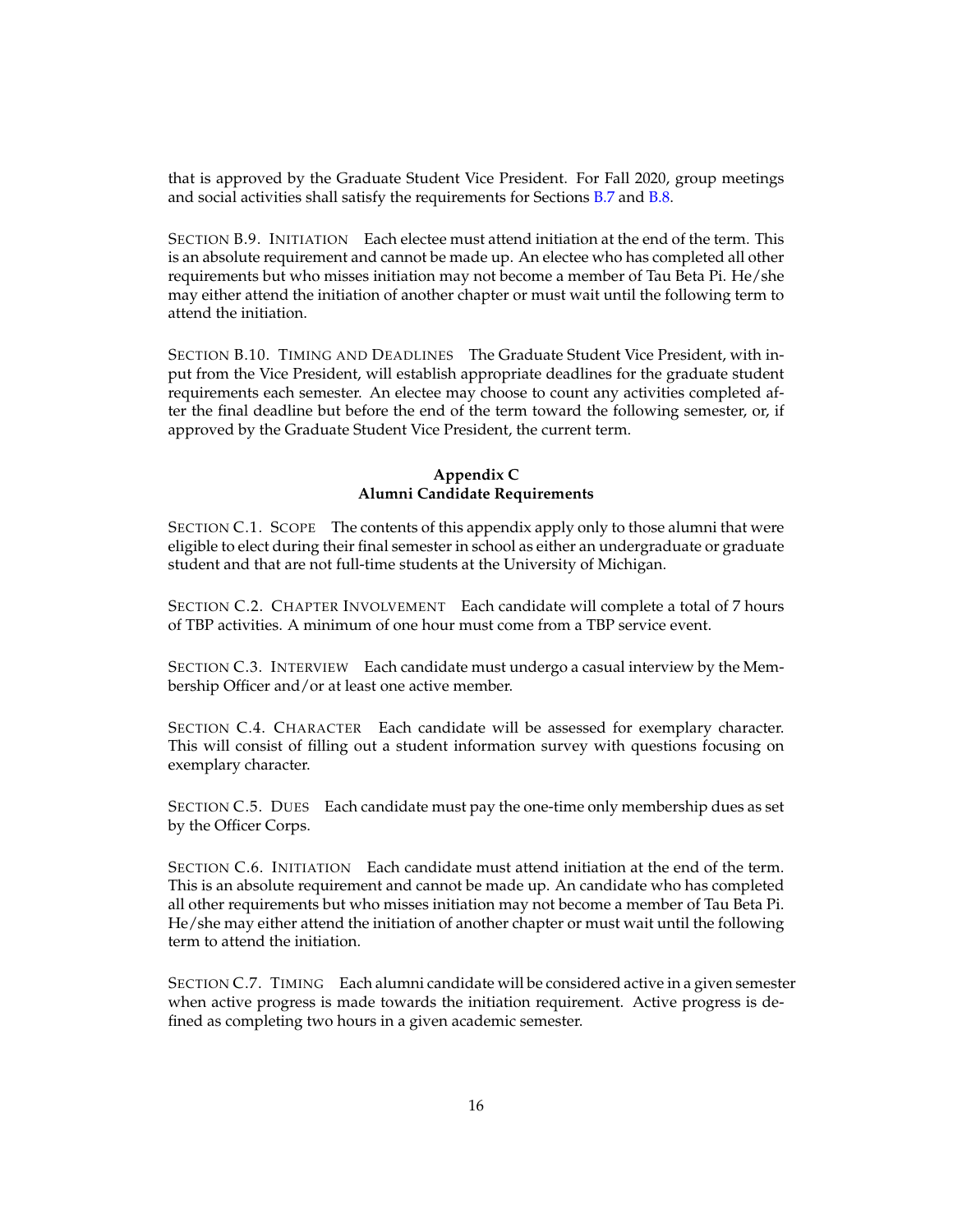SECTION C.8. MENTORSHIP PROGRAM Each electee must participate in the chapter mentorship program, either as a mentor to an undergraduate electee or as a mentee to an active graduate student. Following the First General meeting, each electee must fill out a survey that will be used to match them with a mentor/mentee. After being matched, the electee must meet with their mentor/mentee at least once before initiation.

<span id="page-21-0"></span>SECTION C.9. DEADLINES The Membership Officer, with input from the Vice President and Graduate Student Vice President, will establish appropriate deadlines for the alumni requirements each semester. An electee may choose to count any activities completed after the final deadline but before the end of the term toward the following semester, or, if approved by the Membership Officer, the current term.

### **Appendix D Distinguished Active Status Guidelines**

<span id="page-21-2"></span><span id="page-21-1"></span>SECTION D.1. REQUIREMENTS Members may achieve Distinguished Active status by completing at minimum the following requirements in the course of one term (Fall or Winter Terms):

- <span id="page-21-3"></span>(a) LEADERSHIP: Serve as a group leader, project leader, committee chair, officer/advisor, or achieve a sufficient level of involvement in a committee as defined in Appendix [G.1.](#page-26-5)
- <span id="page-21-4"></span>(b) INTERVIEWS: Conduct one interview in the exemplary character assessment process of electees Graduate students may fulfill this requirement by assisting in Graduate Student Interviews.
- <span id="page-21-5"></span>(c) VOTING MEETING ATTENDANCE Attend both election of candidate meetings and the election of officers meeting (Second and Third Actives and Elections). If missed, each of these meetings must be made up with an hour of service. Given the typical length of the Officer Elections Meeting, those who stay for the full duration will be awarded 2 service hours. At the two hour mark attendance will be retaken and those who remain will be awarded 1 service hour, those who stay until the end will be awarded 2.
- <span id="page-21-6"></span>(d) MEETING ATTENDANCE Attend two general meetings in addition to the three listed in [\(D.1.c\)](#page-21-5). These meetings, if missed, may be made up by either completing an extra hour of service or attending an extra social event.
- <span id="page-21-7"></span>(e) SERVICE Complete at least eight hours of Tau Beta Pi service projects (project leaders may count only the participating hours of their project toward these hours). A single event cannot be used to simultaneously meet the leadership requirement and the entirety of the service hours requirement.
- <span id="page-21-8"></span>(f) SOCIALS AND PROFESSIONAL DEVELOPMENT Attend two social or professional development activities (social or professional development event leaders may count their event). In addition, electee group leaders may count additional electee group meetings (as defined in Appendix [A.12\)](#page-18-3) as socials.
- <span id="page-21-10"></span><span id="page-21-9"></span>(g) EXTRA Participate in either one more service hour or one more social event than required above in  $(D.1.e)$  or  $(D.1.f)$ .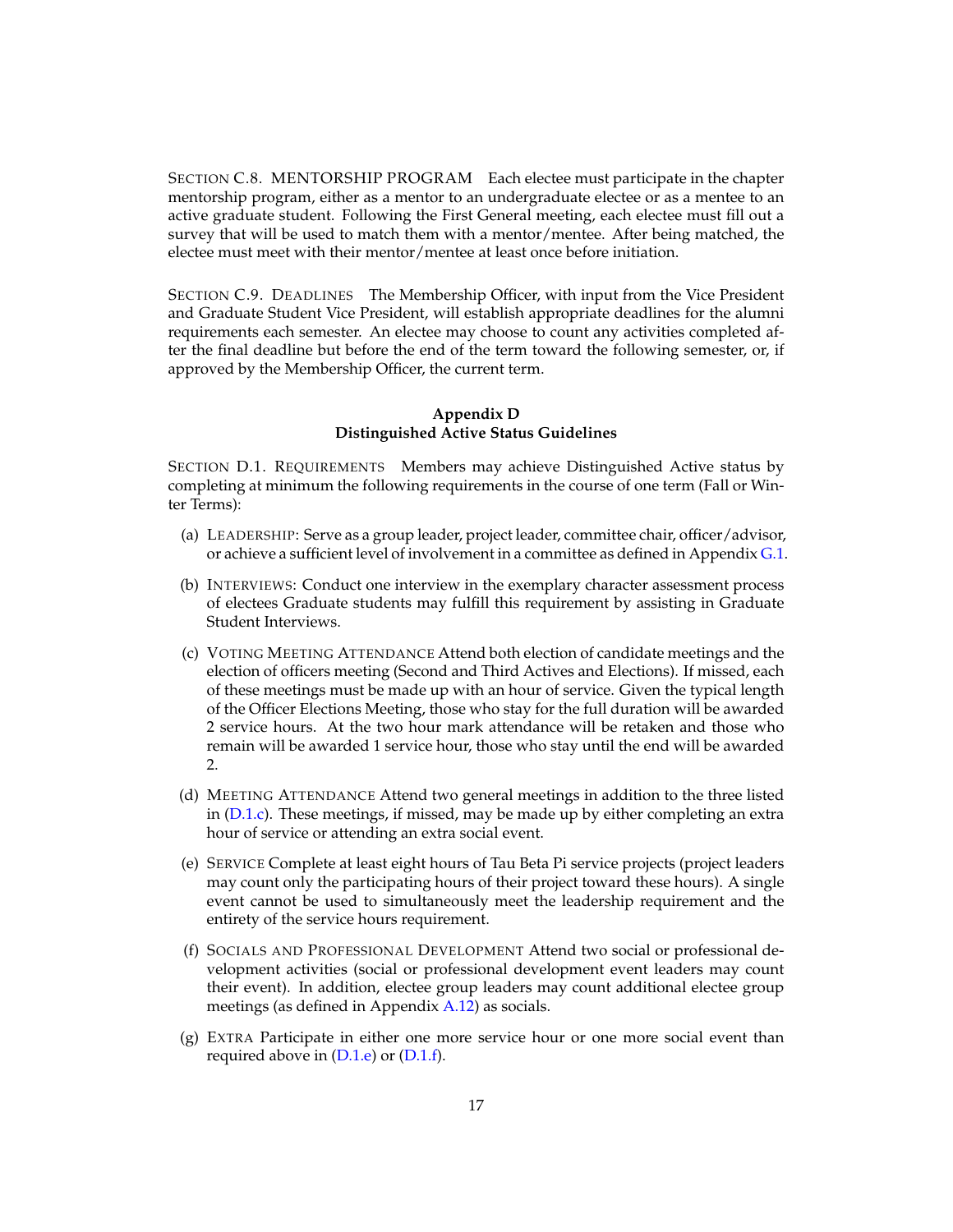SECTION D.2. ATTAINING DA DURING INITIATION SEMESTER An electee may count any hours beyond those needed for initiating toward achieving DA status. Requirements follow.

- <span id="page-22-0"></span>(a) LEADERSHIP: Serve as a project leader, committee chair, officer/advisor, or achieve a sufficient level of involvement in a committee as defined in Appendix [G.1.](#page-26-5) If an electee is unable to meet this requirement, an hour of service may be substituted.
- <span id="page-22-1"></span>(b) SERVICE Complete at least eight hours of Tau Beta Pi service projects (project leaders may count only the participating hours of their project toward these hours).
- <span id="page-22-2"></span>(c) SOCIALS Attend one social or professional development activity (social or professional development event leaders may count their event). Any electee group meetings beyond the required number can count towards this requirement.
- <span id="page-22-3"></span>(d) EXTRA Participate in at least 3 more hours than required above in [\(D.2.b\)](#page-22-1) or [\(D.2.c\)](#page-22-2). Each of these hours can be earned by completing an hour of service or attending a social event.
- <span id="page-22-4"></span>(e) MENTORSHIP PROGRAM Participate in the chapter mentorship program as a mentor. This includes filling out a matching survey at the beginning of the semester and meeting with the assigned mentee at least once before initiation.

<span id="page-22-5"></span>SECTION D.3. NATIONAL CONVENTION DISTINGUISHED ACTIVE STATUS In addition, an active member may achieve Distinguished Active status by solely attending the Tau Beta Pi National Convention during that term, so long as he or she attends all business meetings and all other activities relevant to the chapter.

<span id="page-22-6"></span>SECTION D.4. GIFT At the end of each term, in appreciation for his/her contribution, each Distinguished Active will be given the following benefits according the number of terms of distinguished activity:

- <span id="page-22-7"></span>(a) FIRST TERM: A Tau Beta Pi stole to be worn at graduation.
- <span id="page-22-8"></span>(b) THIRD TERM: Invitation to attend the initiation banquet at no cost, where he/she will receive special recognition for their achievement and dedication.
- <span id="page-22-9"></span>(c) MULTIPLE TERMS: Additional benefits awarded for two or more terms of Distinguished Active status will also be determined at the discretion of the Officer Corps.

<span id="page-22-10"></span>SECTION D.5. TIMING AND DEADLINES TO ACHIEVE STATUS Any requirements completed following initiation but before the end of term may be counted toward the current term or the following full term. In addition, any requirements completed between the winter and fall terms may be counted toward the fall.

<span id="page-22-12"></span><span id="page-22-11"></span>SECTION D.6. TIMING LIMIT TO CLAIM A member shall have one calendar year to claim a gift provided under this bylaw. The calendar year shall commence on the day of the initiation banquet of the term during which a status is earned.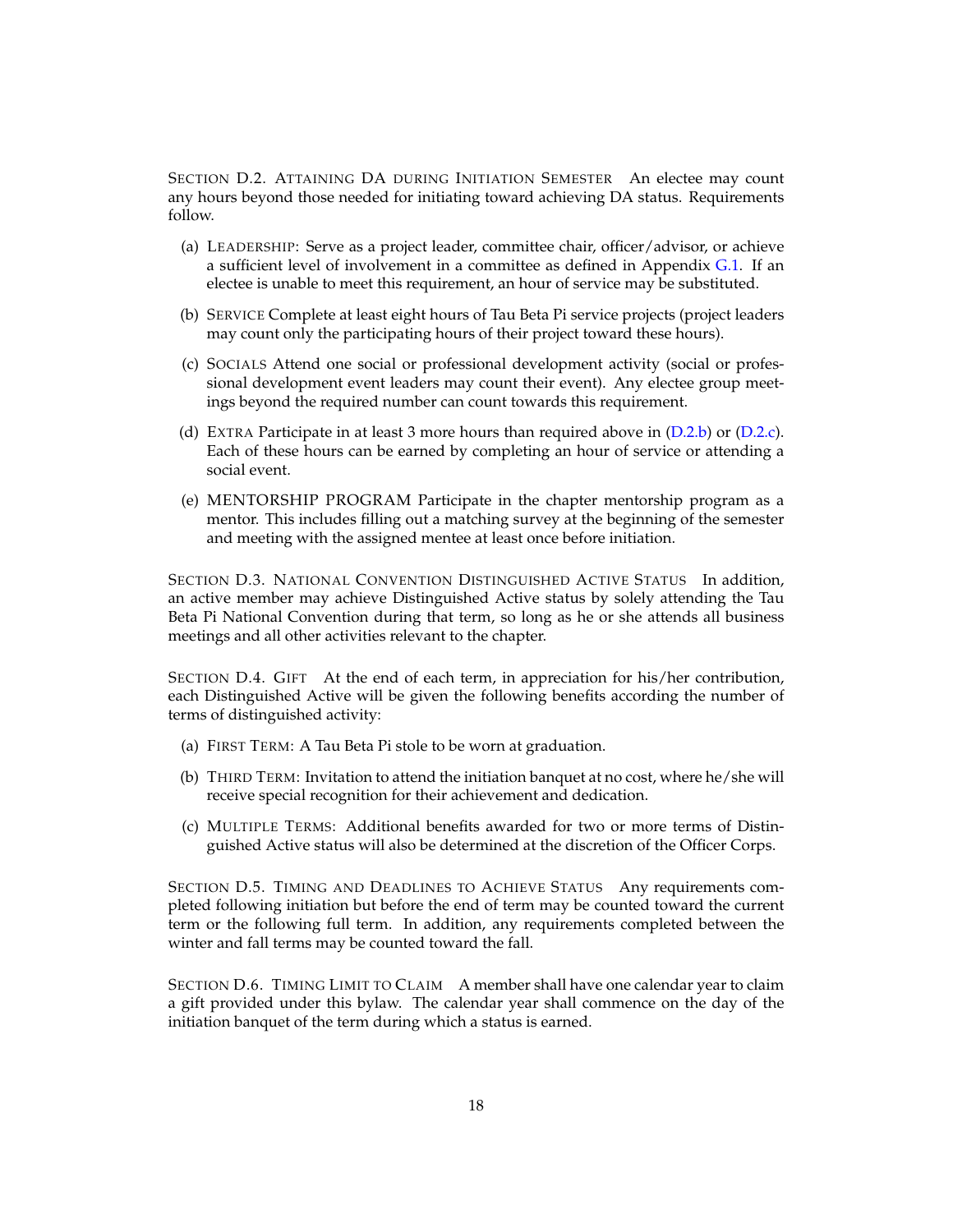<span id="page-23-0"></span>SECTION D.7. SUBSTITUTION Where circumstances merit, the Membership Officer may choose to allow any member to substitute one form of requirement for another, provided that the total number of hours completed is not diminished as a result of this.

### **Appendix E Prestigious Active Status Guidelines**

<span id="page-23-1"></span>SECTION E.1. REQUIREMENTS Members may achieve Prestigious Active status by completing at minimum the following requirements in the course of one term:

- <span id="page-23-2"></span>(a) DA STATUS: Achieving Distinguished Active status as defined in Appendix [D.](#page-21-1)
- <span id="page-23-3"></span>(b) TOTAL INVOLVEMENT Completing 32 total hours (including those from Distinguished Actives Requirements), defined as follows:
	- 1. Service hours and social or professional development credits count as 1 hour
	- 2. No more than 15 hours can be counted from a single event
	- 3. Only 8 total social or professional development credits can be counted
	- 4. Hours must come from at least 3 different service events.

<span id="page-23-4"></span>SECTION E.2. GIFT At the end of each term, in appreciation for his/her significant contribution, each Prestigious Active will be given a fitting reward to be determined at the discretion of the Officer Corps, including invitation to attend the initiation banquet at no cost, where he/she will receive special recognition for his/her achievement and dedication.

<span id="page-23-5"></span>SECTION E.3. TIMING AND DEADLINES Any requirements completed following initiation but before the end of term may be counted toward the current term or the following full term. In addition, any requirements completed between the winter and fall terms may be counted toward fall.

<span id="page-23-6"></span>SECTION E.4. ATTAINING PA DURING INITIATION SEMESTER An electee may count any hours beyond those needed for initiating toward achieving PA status. Electee PA requirements are the same as those for an active except that the total number of hours required is 33 (34 if no leadership credit is earned). Additionally, up to 10 social credits may be counted toward this number.

<span id="page-23-8"></span><span id="page-23-7"></span>SECTION E.5. SUBSTITUTION Where circumstances merit, the Membership Officer may choose to allow any member to substitute one form of requirement for another, provided that the total number of hours completed is not diminished as a result of this.

### **Appendix F Officer Requirements and Descriptions**

Descriptions for each officer position follow below. In addition to the specific duties of each office an officer is expected to complete at least four service hours, attend at least two Tau Beta Pi socials as well as both the initiation and the banquet. These requirements are necessary for obtaining Distinguished Active status but are not sufficient. To become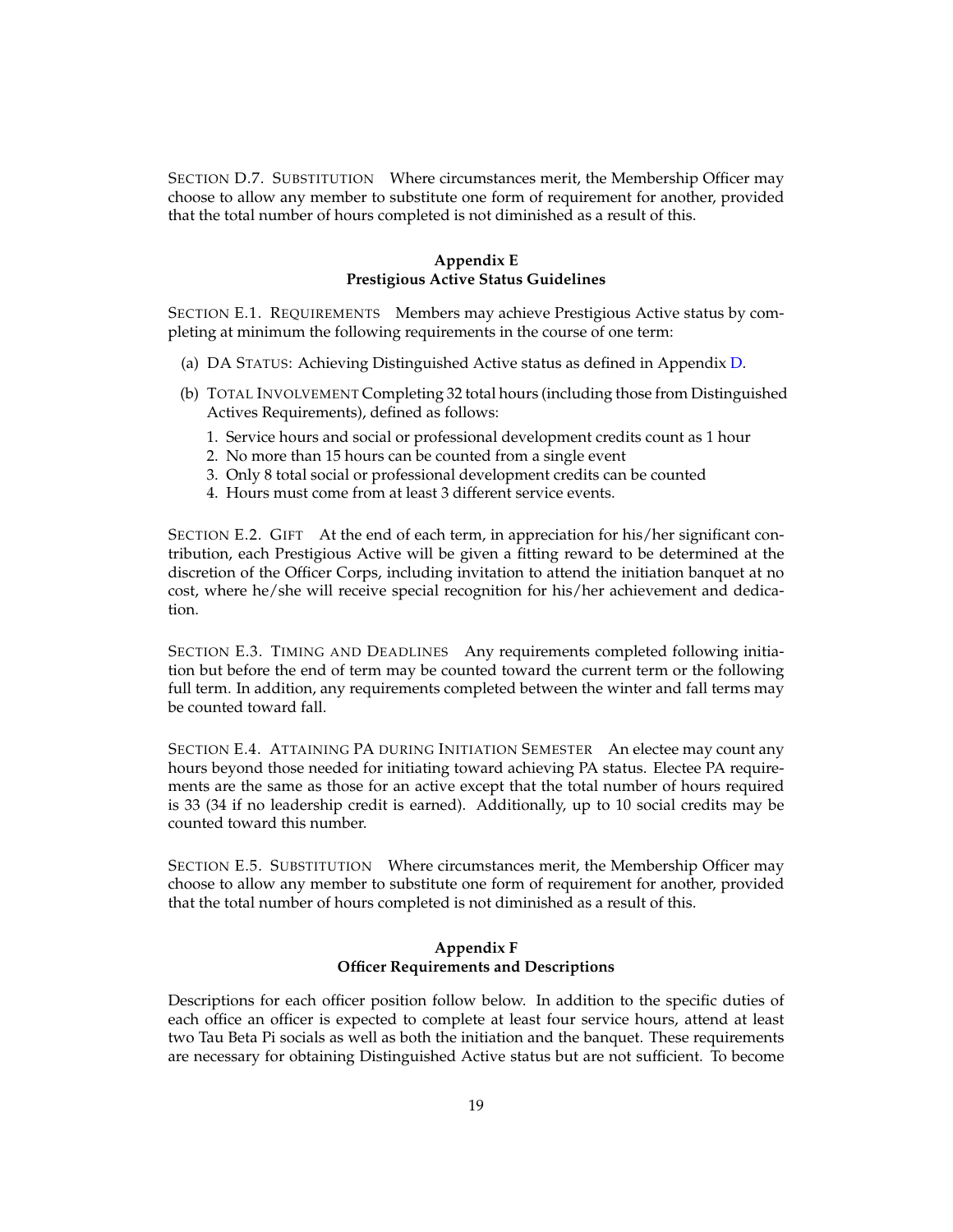a Distinguished Active an officer must also satisfy the requirements in Appendix [D.](#page-21-1) Appendix [F.1](#page-24-0)[–F.3](#page-25-7) list only permanent officer members of each Team. Ad hoc officers and their team affiliation are listed in Appendix [F.4.](#page-26-3)

<span id="page-24-0"></span>SECTION F.1. EXECUTIVE COMMITTEE These officers serve as members of the Executive Committee.

- <span id="page-24-1"></span>(a) PRESIDENT The President is the official representative, spokesperson, chief executive officer and chief operating officer of Tau Beta Pi Michigan Gamma. He/she, with the assistance of Team Leads, ensures that each officer and chair is provided with a written list of all duties for which he/she is responsible and sees that they are fulfilled. He/she must also cause to be obtained a list of eligible candidates for election prior to the beginning of each term. He/she must also prepare a meeting schedule at the beginning of the term and is responsible for scheduling rooms for the general meetings. The President serves as the lead for the Executive Committee.
- <span id="page-24-2"></span>(b) VICE PRESIDENT The Vice President oversees all electee activities and business. He/she is responsible for ensuring that all electees complete the election requirements prior to initiating. He/she also assists the President with leadership and planning duties, and is the alternative representative of Tau Beta Pi in lieu of the President. He/she is also responsible for conducting the exemplary character process of prospective undergraduate members as specified in Appendix [A.](#page-17-0) The Vice President additionally serves as the lead for the Electee and Membership Team.
- <span id="page-24-3"></span>(c) SECRETARY The Secretary is responsible for completing all paperwork and ensuring that it is submitted to the National Office on time, including but not limited to the Chapter Survey. He/she also serves as the main contact between the chapter and National Office. Additionally, the Secretary must fulfill the duties of the Cataloguer as specified in the National Bylaws 5.03. The Secretary holds the responsibilities of the Recording Secretary and is in charge of taking minutes at the meeting and making them available to the active membership, and of ensuring a timely transition of website permissions.
- <span id="page-24-4"></span>(d) TREASURER The Treasurer is the chief financial officer of Tau Beta Pi Michigan Gamma and is responsible for sales, dues, chapter fundraising activities, budgeting, and reporting of the chapter's finances. He/she will approve or deny requests to use chapter funds, subject to appeal to the Advisory Board. He/she is an authorized signer on the chapter accounts. Additionally, he/she files annually (by May 15) IRS Form 990, "Return of Organization Exempt from Income Tax". He/she serves as a non-voting member of the Advisory Board described in Bylaw [I.3.](#page-5-3) He/she may, with the consent of the Advisory Board, create and implement processes to assist in the budgeting and spending of the Chapter. The treasurer is additionally in charge of organizing, with assistance from the rest of the Executive Committee, the underclassmen mixer.
- <span id="page-24-5"></span>(e) GRADUATE STUDENT VICE PRESIDENT The Graduate Student Vice President is responsible for creating and tracking the electee progress of all graduate students and alumni candidates. He/She coordinates with the Vice President as needed. He/She sets up social events for graduate students and activities with other graduate student organizations. He/She conducts all meetings with graduate students and graduate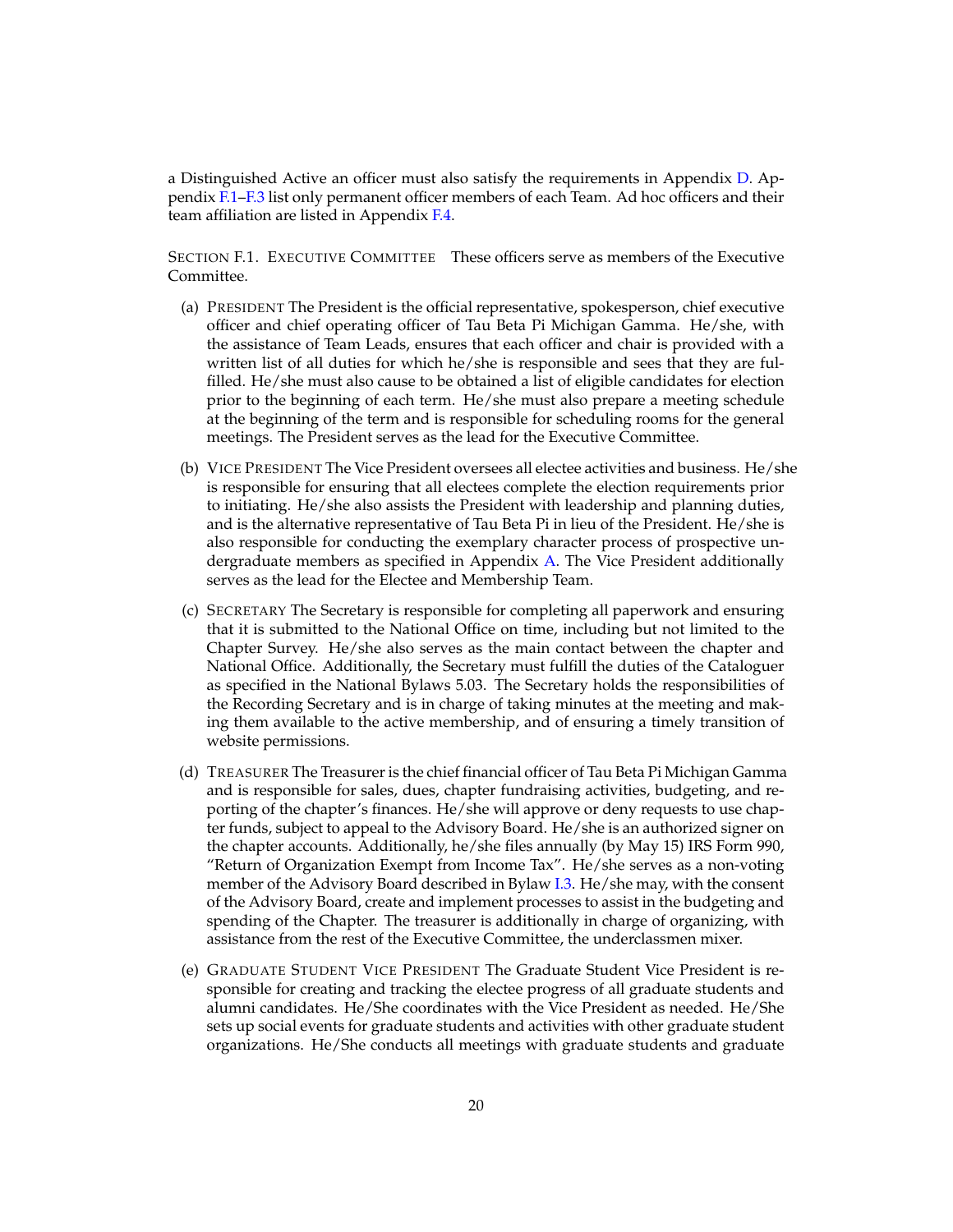student electees when necessary. He/she serves as a non-voting member of the Advisory Board described in Bylaw [I.3.](#page-5-3)

<span id="page-25-0"></span>(f) EXTERNAL VICE PRESIDENTS The External Vice Presidents are responsible for the chapter's entire involvement with the Career Fair and the College of Engineering Honors Brunch. They chair the Tau Beta Pi awards committee. In the winter, they are in charge of planning the Career Fair and organizing the Honors Brunch. In the fall, they are in charge of running the Career Fair. They also serve as ex officio members of the Professional Development Committee, though they are overseen by the President.

<span id="page-25-1"></span>SECTION F.2. EVENTS TEAM These officers serve as members of the Events Team.

- <span id="page-25-2"></span>(a) SERVICE COORDINATOR The Service Coordinator oversees all service projects and must ensure that all project leaders complete their projects on time. He/she is also responsible for informing the electees and actives of all the projects and providing them with opportunities to sign up for the projects of their choice. Additionally, he/she will plan and coordinate new service projects and assist with the preparation of the Chapter Survey. The Service Coordinator serves as the lead for the Events Team.
- <span id="page-25-3"></span>(b) K-12 OUTREACH OFFICERS The K-12 Outreach Officers seek and coordinate opportunities for engineering outreach within the community. They serve as the liaisons for Chapter-sponsored K-12 outreach programs within both the Chapter and the community. This includes the chapter-run MindSET program.
- <span id="page-25-4"></span>(c) THE CAMPUS OUTREACH OFFICER The Campus Outreach Officer seeks and coordinates opportunities for outreach to College of Engineering students, including, but not limited to, coordinating a tutoring program and promoting outreach programs to the engineering campus. He/she is also in charge of planning the topics for the MLK Luncheons.
- <span id="page-25-5"></span>(d) ACTIVITIES OFFICER The Activities Officer oversees all chapter social events, including intersociety events, and ensures that any social project leaders complete their events on time. He/she will make arrangements for the initiation banquet.
- <span id="page-25-6"></span>(e) PROFESSIONAL DEVELOPMENT OFFICER The Professional Development Officer serves as the Chair for the Professional Development Committee and is charged with overseeing the Chapter's professional development programming. The Professional Development Officer will seek to provide diverse programming for the Chapter and the College community. The Professional Development Officer is also responsible for managing the chapter's corporate relations.

<span id="page-25-7"></span>SECTION F.3. THE CHAPTER TEAM These officers serve as members of the Chapter Team.

<span id="page-25-8"></span>(a) CHAPTER DEVELOPMENT OFFICER The Chapter Development Officer is responsible for working with the Executive Committee to investigate and carry out ways of pursuing new opportunities or improvements for the chapter. The Chapter Development officer additionally is responsible for the planning and execution of New Initiatives meetings each semester, which are described in Bylaw [V.3.](#page-12-5) The Chapter Development Officer serves as the lead for the Chapter Team.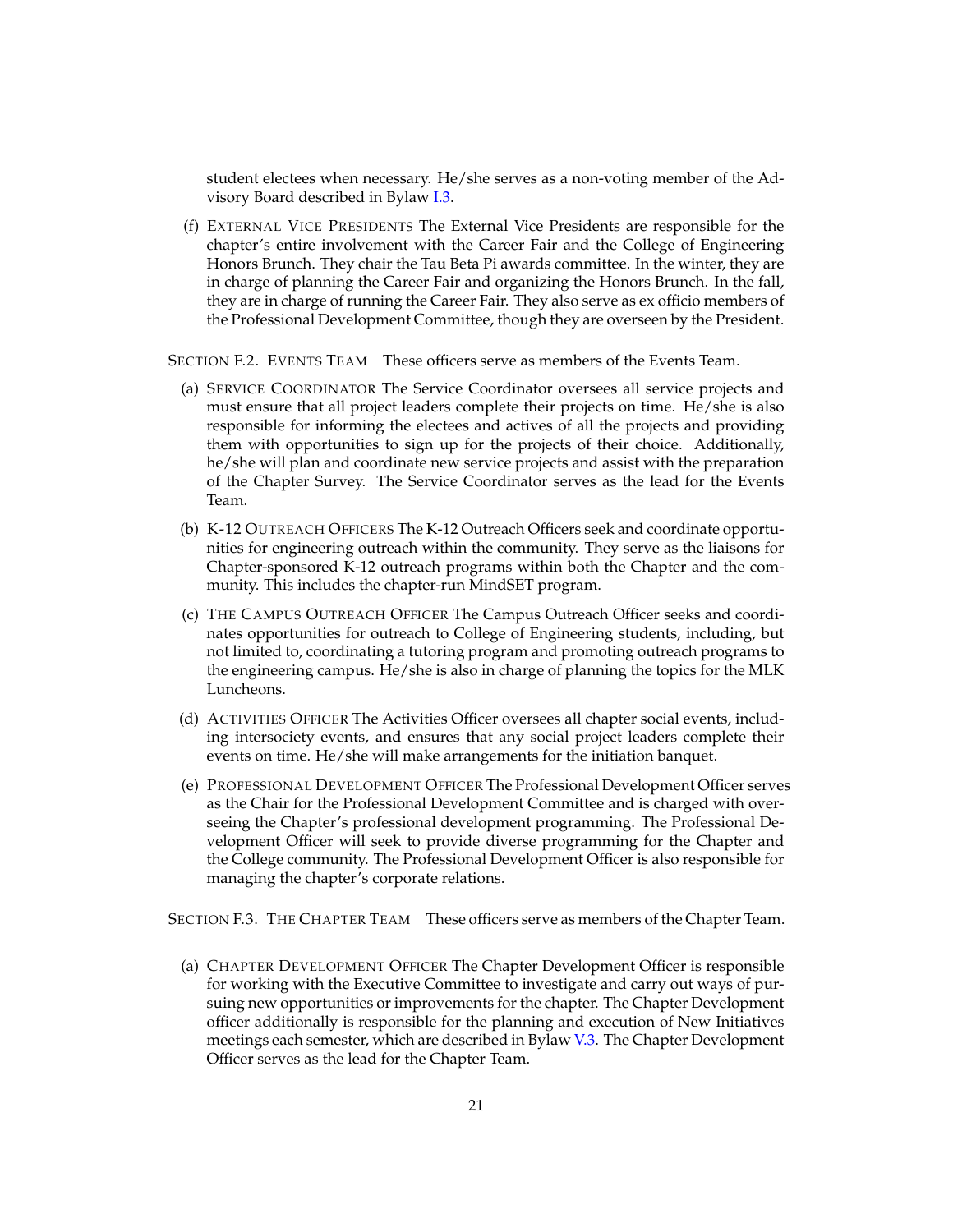- <span id="page-26-0"></span>(b) HISTORIAN The Historian is responsible for the generation and distribution of all chapter publications, including the chapter newsletter, which is named "The Cornerstone", the Alumni Newsletter, and any website publications deemed necessary. The Historian is in charge of picture taking for the Chapter Survey and maintains chapter records, including member demographics, as needed.
- <span id="page-26-1"></span>(c) PUBLICITY OFFICER The Publicity Officer is responsible for all internal and external chapter publicity, including the weekly announcements, social media presence (e.g. Facebook, Twitter), college-wide announcements, flyer generation, and any other publicity deemed necessary.
- <span id="page-26-2"></span>(d) MEMBERSHIP OFFICER The Membership Officer is responsible for keeping track of all MI-Γ members after they have been initiated. This includes determining who achieves active, distinguished active, and prestigious active status , tracking meeting attendance, maintaining the email lists, and handling all alumni relations, except the publication of the Alumni Newsletter. He/she is also responsible for providing food and beverages at all general body meetings specified in Bylaw [V.1.](#page-12-3)

<span id="page-26-4"></span><span id="page-26-3"></span>SECTION F.4. AD HOC OFFICERS The ad hoc officers and their descriptions follow:

### **Appendix G Committees**

<span id="page-26-5"></span>SECTION G.1. COMMITTEE PARTICIPATION At the beginning of each term, the Executive Committee, with input from the respective committee chairs, will establish guidelines for levels of involvement for each committee, including a minimum level of involvement necessary for gaining a leadership credit.

<span id="page-26-6"></span>SECTION G.2. STANDING COMMITTEES The standing committees and their descriptions are as follows:

- <span id="page-26-7"></span>(a) PROFESSIONAL DEVELOPMENT COMMITTEE The Professional Development Committee will consist of the Professional Development Team, and any other chapter members as determined by the Professional Development Officer, who chairs the committee. The committee is responsible for hosting Engineering Futures sessions, information sessions with companies, and other professional development events.
- <span id="page-26-8"></span>(b) WEBSITE COMMITTEE The Website Committee is chaired by the Website Chair, includes members as determined by the Website Chair, and is responsible for maintaining of the chapter website and any supporting technology. Administrator privileges for the chapter website are only to be granted to officers, advisors, or committee members.
- <span id="page-26-9"></span>(c) GROUP LEADERS COMMITTEE The Group Leaders Committee is chaired by the Vice President, who will select members as appropriate. The committee is composed of all electee group leaders and is responsible for coordinating the electee group aspect of the election process.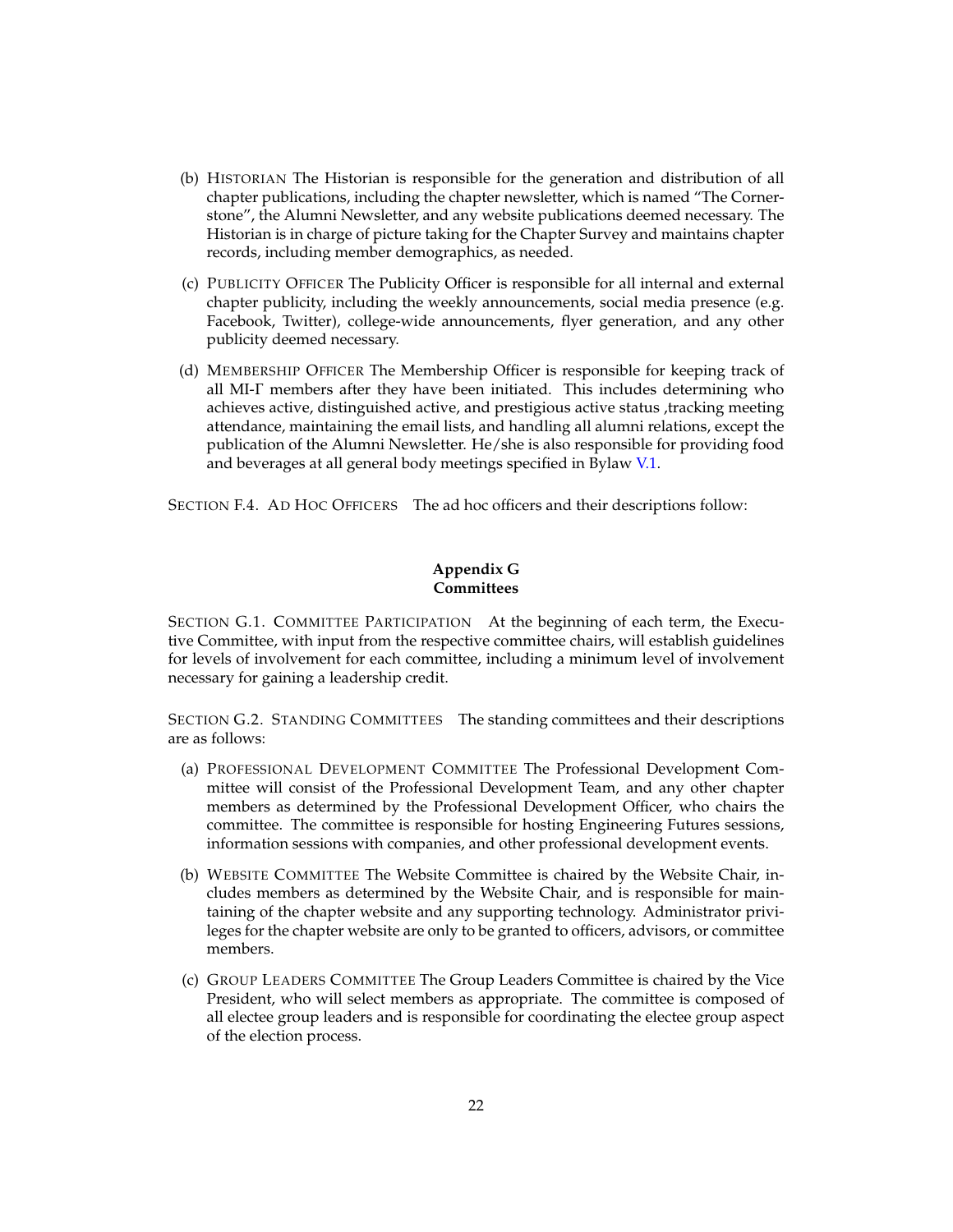<span id="page-27-0"></span>(d) DIVERSITY INCLUSION & EQUITY STEERING COMMITTEE This committee will be be chaired by the Diversity, Equity, and Inclusion Chairs and will serve to assist them in coordinating the DEI activities of the chapter. This committee will consist of a maximum of 2 members of the officer corps, excluding advisors, and a minimum of 3 other members including initiated members and candidates / electees. The committee will work with the executive team and the advisory board to refine and develop the chapter's objectives with regard to Diversity, Inclusion, and Equity as well as to implement such objectives. The committee will submit a report of its activities and progress to the chapter via the Cornerstone at least 2 times per semester.

<span id="page-27-2"></span><span id="page-27-1"></span>SECTION G.3. AD HOC COMMITTEES The ad hoc committees and their descriptions follow:

### **Appendix H Chairs**

<span id="page-27-3"></span>SECTION H.1. CURRENT CHAIR POSITIONS The Chairs and their descriptions follow:

- <span id="page-27-4"></span>(a) WEBSITE CHAIR The Website Chair is responsible for updating and maintaining the chapter website, and serves as the chair of the website committee. He/She serves on the Chapter Team.
- <span id="page-27-5"></span>(b) IM SPORTS CHAIR The IM Sports Chair is responsible for the chapter's participation in Intramural Sports and by default serves as the captain of any such teams. He/She serves on the Events Team.
- <span id="page-27-6"></span>(c) OUTREACH CHAIR The Outreach Chair is responsible for assisting the campus outreach officer in the outreach activities and events of the chapter. This chair serves on the Events Team.
- <span id="page-27-7"></span>(d) APPAREL CHAIR The Apparel Chair is responsible for the design and acquisition of any MI-G branded apparel that the chapter may desire. This chair serves on the Chapter Team.
- <span id="page-27-8"></span>(e) ALUMNI RELATIONS CHAIR The Alumni Relations Chair is responsible for developing and maintaining the chapter's alumni relations initiatives. The chair will work with the Secretary and membership officer to maintain an up-to-date MI-G alumni contact roster. He/She serves on the Chapter Team.
- <span id="page-27-9"></span>(f) GRADUATE STUDENT ACTIVITIES CHAIR The Graduate Student Activities Chair(s) will work with the graduate student vice president to help plan and execute events for graduate student actives and candidates. Further, the chair(s) will support the graduate student vice president in the execution of his/her duties. The chair(s) will be members of the Events Team but shall collaborate with the Graduate Student Vice President.